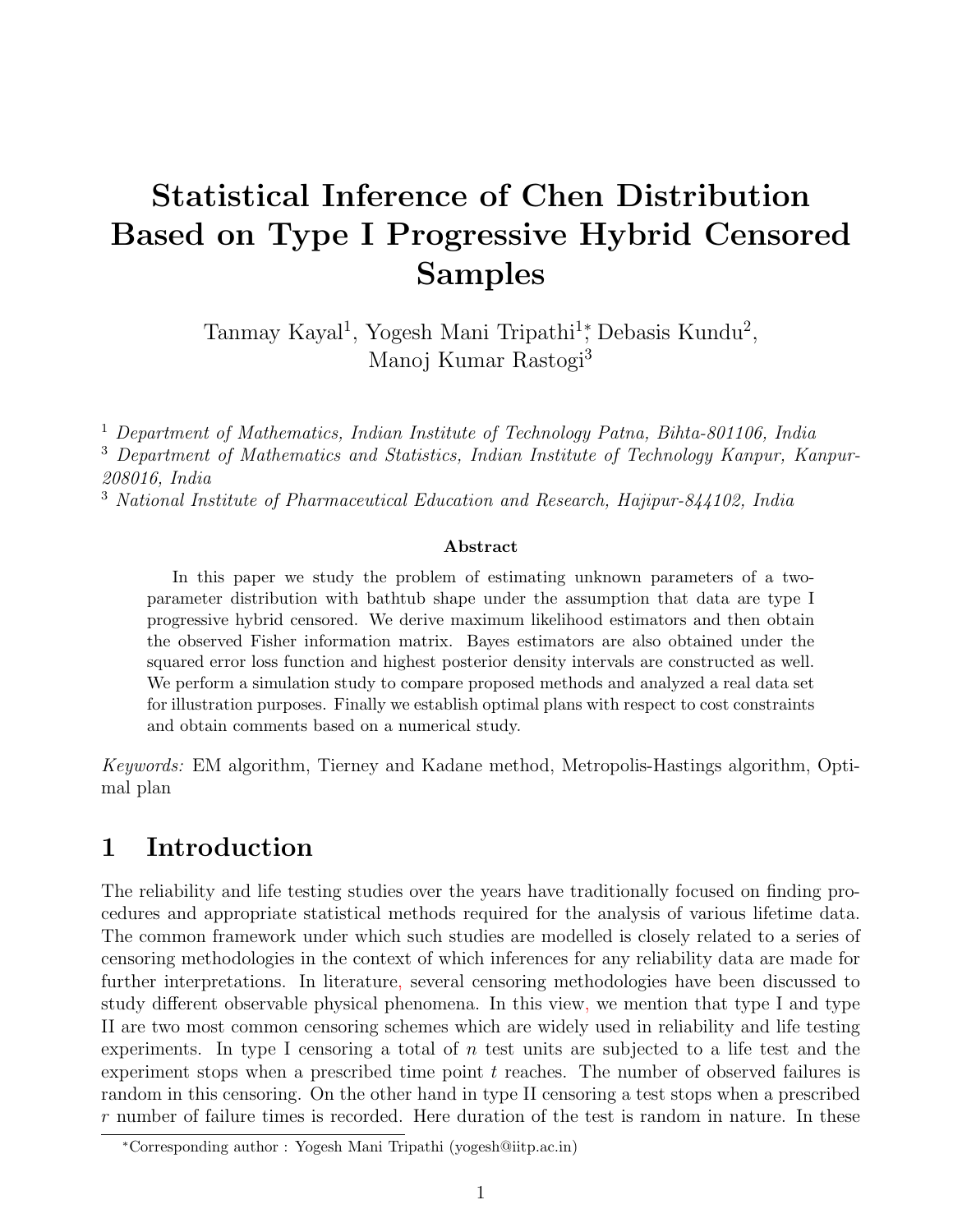two respective censoring it may happen that very few observations are recorded during a fixed time period or that the test has to run for very long duration to obtain a prefixed number of observations. To deal with such situations, Epstein [\[11\]](#page-19-0) introduced the concept of hybrid censoring as a mixture of type I and type II censoring. In this censoring an experiment stops at random time point  $\min\{X_{r:n}, t\}$ . It should be further noticed that live units from such experiments can be withdrawn only at the end of a test. We now briefly describe the concept of type II progressive censoring where live units can be removed during the experimentation also. At the time of first failure, the  $s_1$  number of units are randomly removed from the remaining  $n-1$  test units. Similarly at the time of second failure, the  $s_2$  number of live units are randomly removed from the remaining  $n - s_1 - 2$  test units. Finally, when rth  $(\leq n, \text{ prefixed})$  failure occurs the test stops and all the remaining live units are removed from the test. Note that we have  $n = r + \sum_{i=1}^{r} s_i$  and  $(s_1, s_2, \ldots, s_r)$  is referred to as the progressive censoring scheme with r being a prescribed number. One may refer to Balakrishnan [\[3\]](#page-18-0) and Balakrishnan and Aggarwala [\[2\]](#page-18-1) for a comprehensive discussion on progressive censoring. We next describe the concept of type I progressive hybrid censoring. Let n test units be put on a life test and their lifetimes are recorded. Then at the time of first failure the  $s_1$  number of units are randomly removed from the remaining  $n-1$  live units. Similarly when the second failure is observed then  $s_2$  number of units are randomly removed from the remaining  $n - s_2 - 2$  units and so on. The process stops at a random time  $\min\{X_{r:n}, t\}$ . In case  $X_{r:n} > t$ , let k denote the number of failures before time t then observe data turn out to be  $X_{1:r:n}, X_{2:r:n}, \ldots, X_{k:r:n}$ . Further the remaining live units  $s_k^* = n - k - \sum_{i=1}^k s_i$  are withdrawn at time t and experiment stops. Tomer and Panwer [\[30\]](#page-20-0) studied a one-parameter Maxwell distribution based on type I progressive hybrid censoring scheme. Authors derived point and interval estimation procedures for the unknown parameter using classical and Bayesian methods. They compared obtained procedures using simulations and presented analysis of a real data set in support of proposed methods. Kayal et al. [\[15\]](#page-19-1) obtained classical and Bayes estimates of unknown parameters of a Burr XII distribution using this censoring scheme. The problem of one-sample Bayesian prediction is also discussed. Recently Kundu and Joarder [\[17\]](#page-19-2) studied another generalized form of progressive censoring, namely the type II progressive hybrid censoring and studied a one-parameter exponential distribution. Lin et al. [\[20\]](#page-19-3) discussed an adaptive type I progressive hybrid censoring and analyzed a Weibull distribution based on this censoring.

In many lifetime analysis reliability data are often studied based on their hazard rate characteristics and usually different censoring methodologies are then applied to obtain inference for unknown quantities of interest. The most common hazard rate functions that are used to analyze various physical phenomena for a wide variety of problems are constant, increasing or decreasing in nature. This is the case where generalized exponential, gamma, Weibull and lognormal distributions have found wide applications, among others. It is however quite difficult to develop adequate inference using these models if data sets exhibit bathtub-shaped hazard rate function because of their specified characteristics. Nevertheless these models have been applied extensively in such studies, see for instance Kundu [\[18\]](#page-19-4), Pradhan and Kundu [\[24\]](#page-20-1), Singh et.al. [\[28\]](#page-20-2) and references cited there-in. Davis [\[9\]](#page-19-5) analyzed breakdown behavior for a number of motor buses and concluded that initial few failures of such buses cannot be model appropriately with exponential distribution. Later on Smith and Bain [\[27\]](#page-20-3) studied this data using an exponential power distribution. Hjorth [\[14\]](#page-19-6) showed that a bathtub model provides good fit to the failure data observed on hydromechanical devices that drive electric generators in aircraft with constant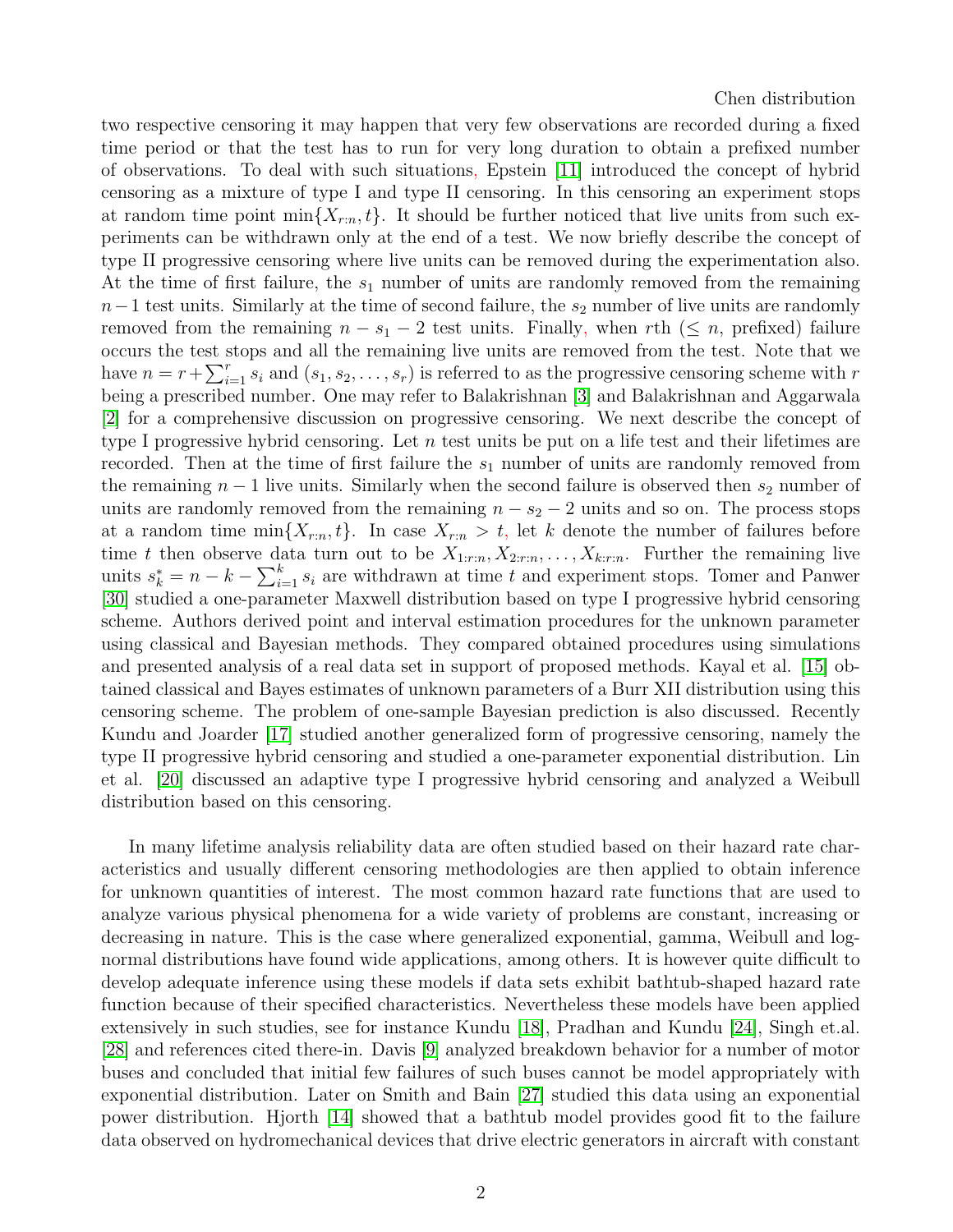revolutions per unit time. In fact, bathtub shaped distributions are derived as an important class of models that can be used to study wide variety of problems in reliability and life testing experiments. Block and Savits [\[7\]](#page-18-2) mentioned that failure process of various electronic components such as electric switches and lamps, circuits often lead to the study of bathtub shaped models. One may also refer to Bebbington, Lai and Zitikis [\[5,](#page-18-3) [6\]](#page-18-4) for some further applications of such distributions in life testing experiments. In this paper, we study a two-parameter distribution as proposed by Chen [\[8\]](#page-19-7) The probability density function (PDF) of this distribution is of the form

$$
f(x; \eta, \lambda) = \eta \lambda x^{\lambda - 1} \exp\left[\eta \left(1 - e^{x^{\lambda}}\right) + x^{\lambda}\right], \quad 0 < x < \infty, \quad 0 < \eta < \infty, \quad 0 < \lambda < \infty,\tag{1.1}
$$

and the corresponding cumulative distribution function (CDF) is given by

$$
F(x; \eta, \lambda) = 1 - \exp\left[\eta \left(1 - e^{x^{\lambda}}\right)\right], \quad x > 0,
$$
\n(1.2)

where  $\eta$  and  $\lambda$  denote unknown shape parameters. In sequel and for further use we denote this distribution as  $B(\eta, \lambda)$ . It is known that hazard rate function of this distribution is bathtub shaped for  $0 < \lambda < 1$  and is increasing otherwise. In practical studies many empirical phenomena lead to bathtub shaped hazard rate functions, e.g. Rajarshi and Rajarshi [\[25\]](#page-20-4). At recent past, this model has gain some interest among researchers. Wu [\[31\]](#page-20-5) derived maximum likelihood estimates of unknown parameters  $\eta$  and  $\lambda$  based on progressive censoring and also studied the problem of interval estimation. Author compared proposed methods using a simulation study and obtained comments based on this study. Rastogi et al. [\[26\]](#page-20-6) considered Bayesian estimation against different symmetric and asymmetric loss functions. Ahmed [\[1\]](#page-18-5) also studied this estimation problem and obtained Bayes estimates of unknown parameters under balanced squared error loss function. Recently Kayal et al. [\[16\]](#page-19-8) obtained one- and two-sample Bayes predictive estimates and also constructed prediction intervals of censored observations under progressive censoring. They analyzed real data sets in support of proposed methods. In this paper, we consider estimation of unknown parameters under both classical and Bayesian framework assuming that the samples are type I progressive hybrid censored. The problem of optimal censoring is also discussed.

We have organized this paper as follows. In Section 2, we consider maximum likelihood estimation using an expectation maximization (EM) algorithm and based on it we further compute the observed Fisher information matrix. The asymptotic confidence interval (ACI) of unknown parameters  $\eta$  and  $\lambda$  are also constructed. Next in Section [3,](#page-5-0) we obtain Bayes estimators of unknown parameters under the square error loss function. Tierney and Kadane method and Metropolis-Hastings algorithm are discussed in this regard. Highest posterior density intervals of unknown parameters are also obtained. We numerically compare proposed methods using Monte Carlo simulations in Section [4](#page-7-0) and a real data set is analyzed in Section [5](#page-11-0) for illustration purposes. Finally in Section [6,](#page-15-0) we establish optimal plans under cost constraints and a conclusion is given in Section 7.

# 2 Maximum likelihood estimation

In this section, we obtain maximum likelihood estimators of unknown parameters based on type I progressive hybrid censored data. In this regard, let *n* identical units  $X_{1:n}, X_{2:n}, \ldots, X_{n:n}$  be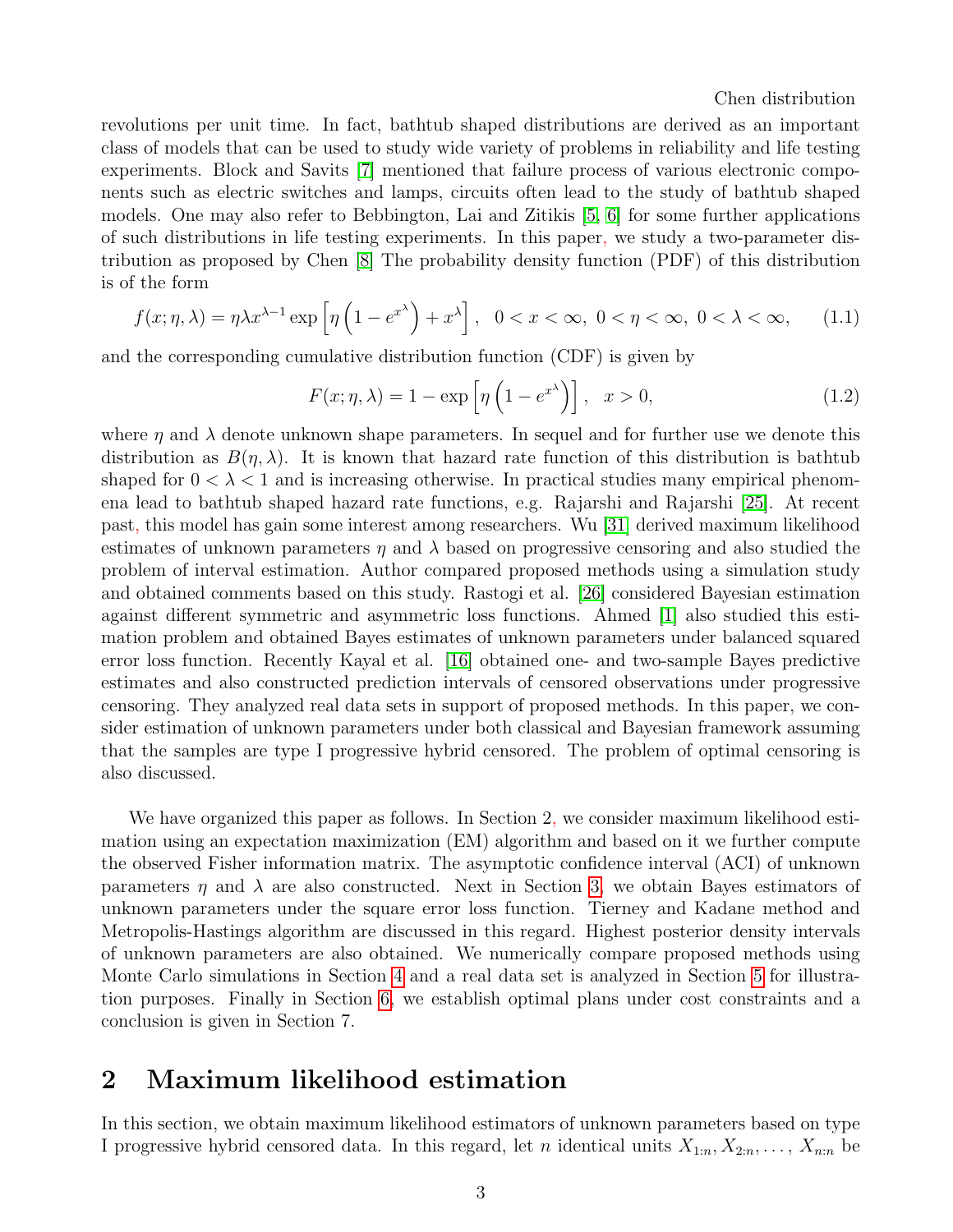put on a test whose lifetimes follow a  $B(\eta, \lambda)$  distribution. Here one of the following cases may arise

$$
\begin{cases} \text{Case I: } \{X_{1:r:n}, X_{2:r:n}, \dots, X_{r:r:n}\}, & \text{if } X_{r:r:n} < t, \\ \text{Case II: } \{X_{1:r:n}, X_{2:r:n}, \dots, X_{k:r:n}\}, & \text{if } X_{k:r:n} < t < X_{k+1:r:n}. \end{cases}
$$

The corresponding likelihood function is then given by

<span id="page-3-0"></span>
$$
L(\eta, \lambda \mid \mathbf{x}) \propto \eta^{j} \lambda^{j} \exp[G(\eta, \lambda \mid \mathbf{x})] \prod_{i=1}^{j} x_{i}^{\lambda - 1}
$$
 (2.3)

where

$$
j = \begin{cases} r, & \text{Case I,} \\ k, & \text{Case II,} \end{cases}
$$

and  $G(\eta, \lambda \mid \mathbf{x}) = \sum_{i=1}^{j} \left[ x_i^{\lambda} + \eta (1+s_i)(1-e^{x_i^{\lambda}}) \right] + s_k^* \eta (1-e^{t^{\lambda}})$ . We note that for  $j = r$  the equation [2.3](#page-3-0) yields type II progressive censoring which is Case I. We denote  $x_{i:r:n}$  by  $x_i$  for notational convenience. Note that likelihood equations can be obtained by partially differentiating the equation [2.3](#page-3-0) with respect to unknown parameters  $\eta$  and  $\lambda$ . We observe that it is difficult to solve likelihood equations analytically due to their non-linear nature. However, one can employ some numerical methods to obtain the required estimates of unknown parameters. Here instead we propose to apply an EM algorithm for this purpose. One may refer to Dempster et al. [\[10\]](#page-19-9) (also, Ng et al. [\[23\]](#page-19-10)) for further details on this method. Now suppose that  $X = \{X_1, X_2, \ldots, X_i\}$ denotes the observed samples and  $Y = \{Y_1, Y_2, \ldots, Y_j\}$  denotes the censored samples with each of  $Y_d$  representing a  $1 \times s_d$  vector such that  $Y_d = (Y_{d1}, Y_{d2}, \ldots, Y_{ds_d})$ ,  $d = 1, 2, \ldots, j$  and that  $Y^* = (Y_1^*, Y_2^*, \ldots, Y_{s_k}^*)$ . Then the complete sample is given by  $W = (X, Y, Y^*)$ . We now write the associated log-likelihood function as

$$
l(\eta, \lambda \mid \mathbf{x}) = \ln L(\eta, \lambda \mid \mathbf{x}) \propto n' \ln \eta + n' \ln \lambda + (\lambda - 1) \sum_{i=1}^{j} \ln x_i + \eta \sum_{i=1}^{j} (1 - e^{x_i^{\lambda}}) + \sum_{i=1}^{j} x_i^{\lambda}
$$
  

$$
(\lambda - 1) \sum_{i=1}^{j} \sum_{v=1}^{s_i} \ln y_{iv} + \ln \sum_{i=1}^{j} \sum_{v=1}^{s_i} (1 - e^{y_{iv}^{\lambda}}) + \sum_{i=1}^{j} \sum_{v=1}^{s_i} y_{iv}^{\lambda} + s_k^* (\ln \eta + \ln \lambda)
$$
  

$$
+ (\lambda - 1) \sum_{v=1}^{s_k^*} \ln y_v^* + \eta \sum_{v=1}^{s_k^*} (1 - e^{y^{\lambda}}) + \sum_{v=1}^{s_k^*} y^{*^{\lambda}}.
$$
 (2.4)

In the E-step, we find the pseudo log-likelihood function as

<span id="page-3-1"></span>
$$
l_c(\eta, \lambda \mid \mathbf{x}) \propto n \ln \eta + n \ln \lambda + (\lambda - 1) \sum_{i=1}^j \ln x_i + \eta \sum_{i=1}^j (1 - e^{x_i^{\lambda}}) + \sum_{i=1}^j x_i^{\lambda} + (\lambda - 1)
$$
  

$$
\sum_{i=1}^j s_i A(x_i, \eta_{(m)}, \lambda_{(m)}) + \eta \sum_{i=1}^j s_i B(x_i, \eta_{(m)}, \lambda_{(m)}) + \sum_{i=1}^j s_i C(x_i, \eta_{(m)}, \lambda_{(m)})
$$
  

$$
+ s_k^* [\ln \eta + \ln \lambda + (\lambda - 1) A(t, \eta_{(m)}, \lambda_{(m)}) + \eta B(t, \eta_{(m)}, \lambda_{(m)}) + C(t, \eta_{(m)}, \lambda_{(m)})]
$$
(2.5)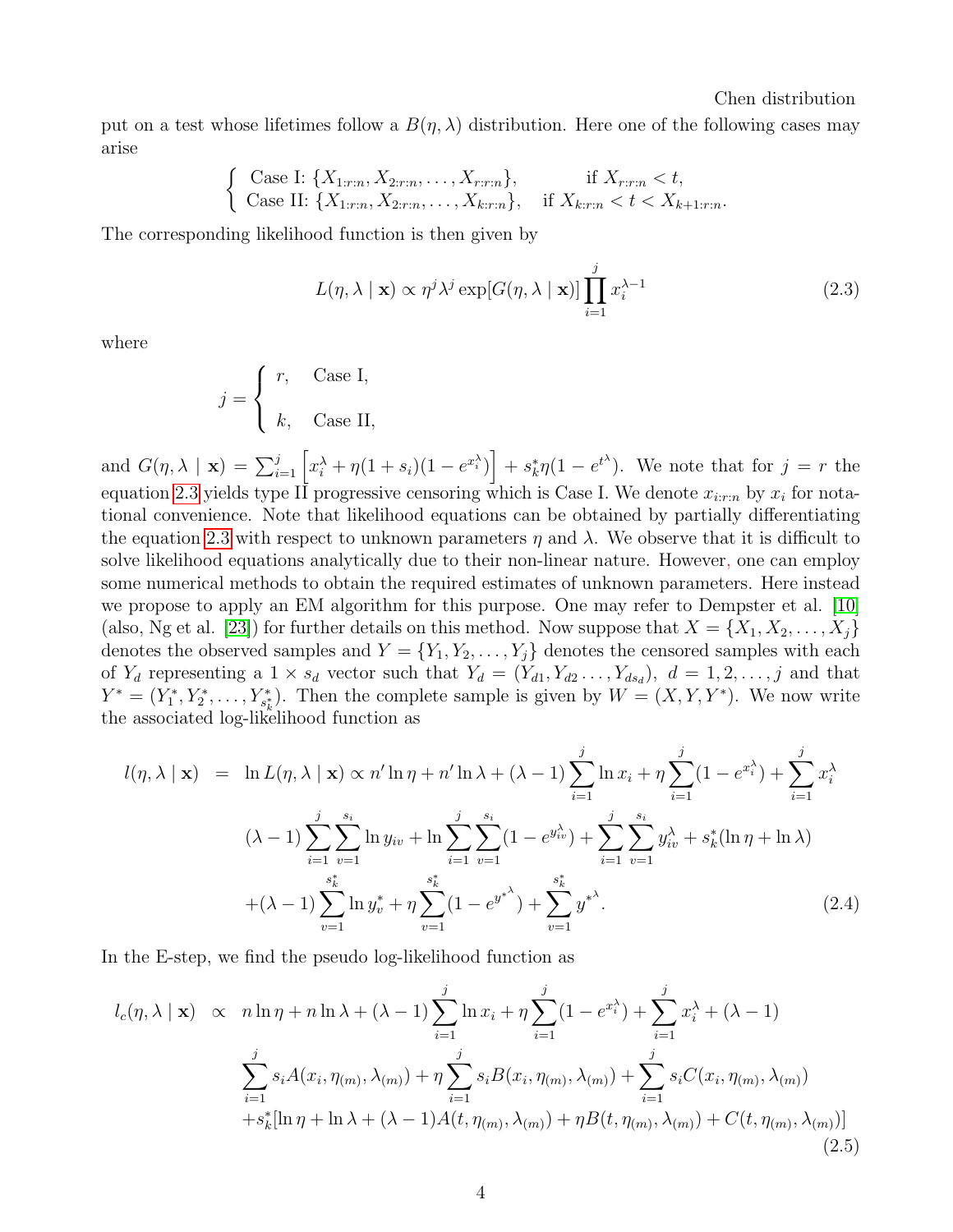where

$$
n' = k + \sum_{i=1}^{k} s_i, \ A(c, \eta, \lambda) = E[\ln y_{iv} \mid y_{iv} > c] = \frac{1}{\lambda(1 - F(c; \eta, \lambda))} \int_0^{c'} \ln(\ln(1 - \frac{1}{\eta}u)) \ du, \ c' = \exp[-\eta(e^{c^{\lambda}} - 1)]
$$

$$
B(c, \eta, \lambda) = E[1 - e^{y_{iv}^{\lambda}} \mid y_{iv} > c] = -\frac{1}{1 - F(c; \eta, \lambda)} [c''e^{-\eta c''} + \frac{e^{-\eta c''}}{\eta}], \quad c'' = \frac{1}{\eta} \ln \frac{1}{c'}
$$

and

$$
C(c, \eta, \lambda) = E[y_{iv}^{\lambda} \mid y_{iv} > c] = \frac{1}{1 - F(c; \eta, \lambda)} \int_{0}^{c'} \ln(1 - \frac{1}{\eta}u) \ du.
$$

Now in the M-step, we maximize expression [\(2.5\)](#page-3-1) with respect to  $\eta$  and  $\lambda$ . If  $(\eta_{(m)}, \lambda_{(m)})$  denotes the mth stage estimate of unknown parameter  $(\eta, \lambda)$  then updated  $(m + 1)$ th stage estimate of  $\lambda$  is obtained by solving the following non-linear equation

$$
\frac{n' + s_k^*}{\lambda} + \sum_{i=1}^j \ln x_i - \hat{\eta}(\lambda) \sum_{i=1}^j e^{x_i^{\lambda}} x_i^{\lambda} \ln x_i + \sum_{i=1}^j x_i^{\lambda} + \sum_{i=1}^j s_i A(x_i, \eta_{(m)}, \lambda_{(m)}) + s_k^* A(t, \eta_{(m)}, \lambda_{(m)}) = 0.
$$
\n(2.6)

The corresponding updated estimate of  $\eta$  is then be derived as

$$
\hat{\eta}(\lambda) = -\frac{n' + s_k^*}{\sum_{i=1}^j [(1 - e^{x_i^*}(m+1)) + s_i B(x_i, \eta(m), \lambda(m+1))] + s_k^* B(t, \eta(m), \lambda(m+1))}.
$$

We continue this iteration process until the desired convergence is achieved. We next discuss the observed Fisher information matrix. The Fisher information matrix is useful in constructing the asymptotic confidence intervals of unknown parameter  $\theta = (\eta, \lambda)$ . We here use the method of Louis [\[21\]](#page-19-11) for this purpose which suggest that

$$
I_X(\theta) = I_W(\theta) - I_{W|X}(\theta)
$$
\n(2.7)

where  $I_X(\theta)$ ,  $I_W(\theta)$  and  $I_{W|X}(\theta)$  represent the observed, complete and missing information matrix respectively. We also have

$$
I_X(\theta) = -E\left[\frac{\partial^2 L_c(W;\theta)}{\partial \theta^2}\right], \quad I_{W|X} = \sum_{i=1}^j I_{W|X}^{(i)}(\theta) + s_k^* I_{W|t}(\theta),
$$

with

$$
I_{W|X}^{(i)}(\theta) = -E_{Y_i|x_{(i)}} \left[ \frac{\partial^2 \ln f_{Y_i}(y_i|x_{(i)}, \theta)}{\partial \theta^2} \right]
$$

and

$$
I_{W|t}(\theta) = -E_{Y^*|t} \left[ \frac{\partial^2 \ln f_{Y^*}(y^*|t,\theta)}{\partial \theta^2} \right].
$$

We compute elements of respective matrices in Appendix [A1.](#page-21-0) Accordingly the corresponding variance-covariance matrix of MLEs can be obtained as  $I_X^{-1}(\theta)$ . The corresponding 100(1 – p)%,  $0 < p < 1$  asymptotic confidence intervals for  $\eta$  and  $\lambda$  can now be constructed using the variance-covariance matrix.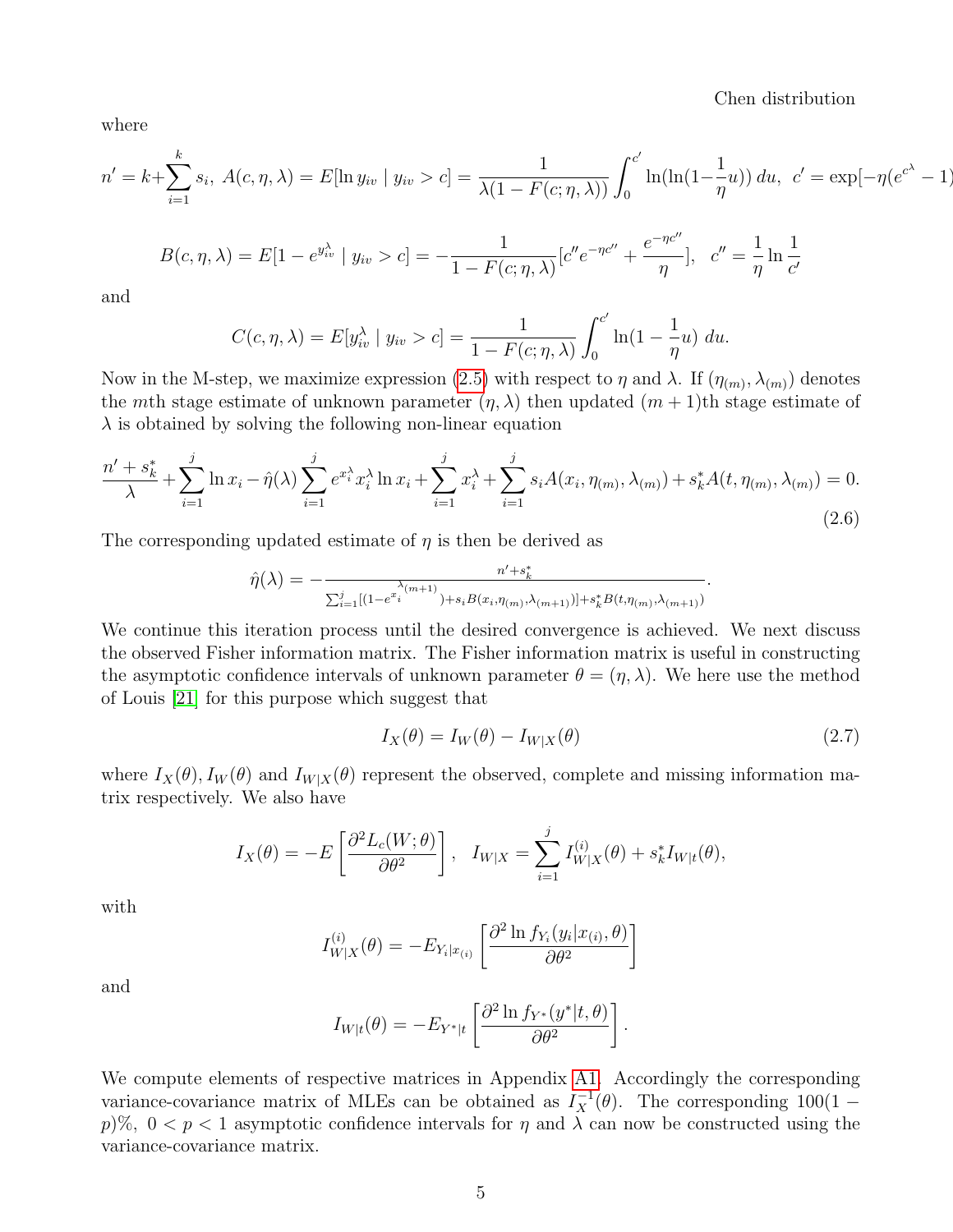# <span id="page-5-0"></span>3 Bayesian estimation

In this section, we obtain Bayes estimates of unknown parameters  $\eta$  and  $\lambda$  based on type I progressive hybrid censored data. The squared error loss function is taken into consideration for this purpose. Following Rastogi et al. [\[26\]](#page-20-6) and Ahmed [\[1\]](#page-18-5) we assume that unknown parameters  $\eta$  and  $\lambda$  are a priori distributed as gamma  $G(a', b')$  and  $G(p', q')$  distributions respectively. We further note that when both the parameters of Chen distribution are unknown, the joint conjugate prior distributions do not exist. In such situations it is reasonable to consider independent gamma prior distributions for these unknown parameters. Such priors are quite flexible in nature and include noninformative priors as well. One may refer to Kundu and Pradhan [\[19\]](#page-19-12) for further details on this topic. Thus the joint prior distribution of  $\eta$  and  $\lambda$  is given by

$$
\pi(\eta,\lambda) \propto \eta^{a'-1}\lambda^{b'-1}\exp[-(b'\eta + q'\lambda)], \quad a', b', p', q', \eta, \lambda > 0,
$$
\n(3.8)

where  $a', b', p', q'$  denote hyperparameters. After a simple calculation, the posterior distribution of  $\eta$  and  $\lambda$  given type I progressive hybrid censored data turns out to be

<span id="page-5-1"></span>
$$
\pi(\eta, \lambda \mid \mathbf{x}) = D^{-1} \eta^{j+a'-1} \lambda^{j+p'-1} \exp[G(\eta, \lambda \mid \mathbf{x}) - (b'\eta + q'\lambda)] \prod_{i=1}^{j} x_i^{\lambda-1},
$$
\n(3.9)

where  $D$  denotes the normalizing constant. The Bayes estimator of a parametric function is its posterior mean if the loss is squared error. We observe that the corresponding posterior expectation exists in the form of ratio of two integrals which is quite difficult to evaluate analytically due to the reason that  $\pi(\eta, \lambda \mid \mathbf{x})$  appears in an intractable form. So we need to employ some approximation method to compute the desired estimates. Here we propose to use the method of Tierney and Kadane [\[29\]](#page-20-7) which is discussed next.

#### 3.1 TK method

Let the posterior expectation of a parametric function  $w(\eta, \lambda)$  be given by

$$
Q(x) = \frac{\int_0^\infty \int_0^\infty w(\eta, \lambda) e^{l_p(\eta, \lambda | \mathbf{x}) + \tau(\eta, \lambda)} d\eta d\lambda}{\int_0^\infty \int_0^\infty e^{l_p(\eta, \lambda | \mathbf{x}) + \tau(\eta, \lambda)} d\eta d\lambda},
$$
\n(3.10)

where  $l_p(\eta, \lambda | \mathbf{x})$  denotes the log-likelihood function and  $\tau(\eta, \lambda) = \ln \pi(\eta, \lambda)$ . We now consider functions  $\psi(\eta, \lambda) = \frac{l_p(\eta, \lambda | \mathbf{x}) + \tau(\eta, \lambda)}{n}$  and  $\phi(\eta, \lambda) = \psi(\eta, \lambda) + \frac{\ln w(\eta, \lambda)}{n}$  and assume that  $\hat{\theta}_{\psi}$  and  $\hat{\theta}_{\phi}$ respectively maximize  $\psi(\theta)$  and  $\phi(\theta), \theta = (\eta, \lambda)$ . Then using the TK method we can approximate  $Q(x)$  into the form

$$
Q(x) = \sqrt{\frac{|\Phi|}{|\Psi|}} \exp[n\{\phi(\hat{\eta}_{\phi}, \hat{\lambda}_{\phi}) - \psi(\hat{\eta}_{\psi}, \hat{\lambda}_{\psi})\}]
$$
\n(3.11)

where  $\Psi$ ,  $\Phi$  denote the negative inverse Hessian of  $\psi(\eta,\lambda)$  and  $\phi(\eta,\lambda)$  respectively. Now  $(\hat{\eta}_{\psi},\hat{\lambda}_{\psi})$ can be obtained by solving the following non-linear equations:

$$
\frac{1}{n} \left[ \frac{j}{\eta} + G_{\eta}(\eta, \lambda \mid \mathbf{x}) + \frac{a'-1}{\eta} - b' \right] = 0,
$$
  

$$
\frac{1}{n} \left[ \frac{j}{\lambda} + G_{\lambda}(\eta, \lambda \mid \mathbf{x}) + \sum_{i=1}^{j} \ln x_i + \frac{p'-1}{\lambda} - q' \right] = 0.
$$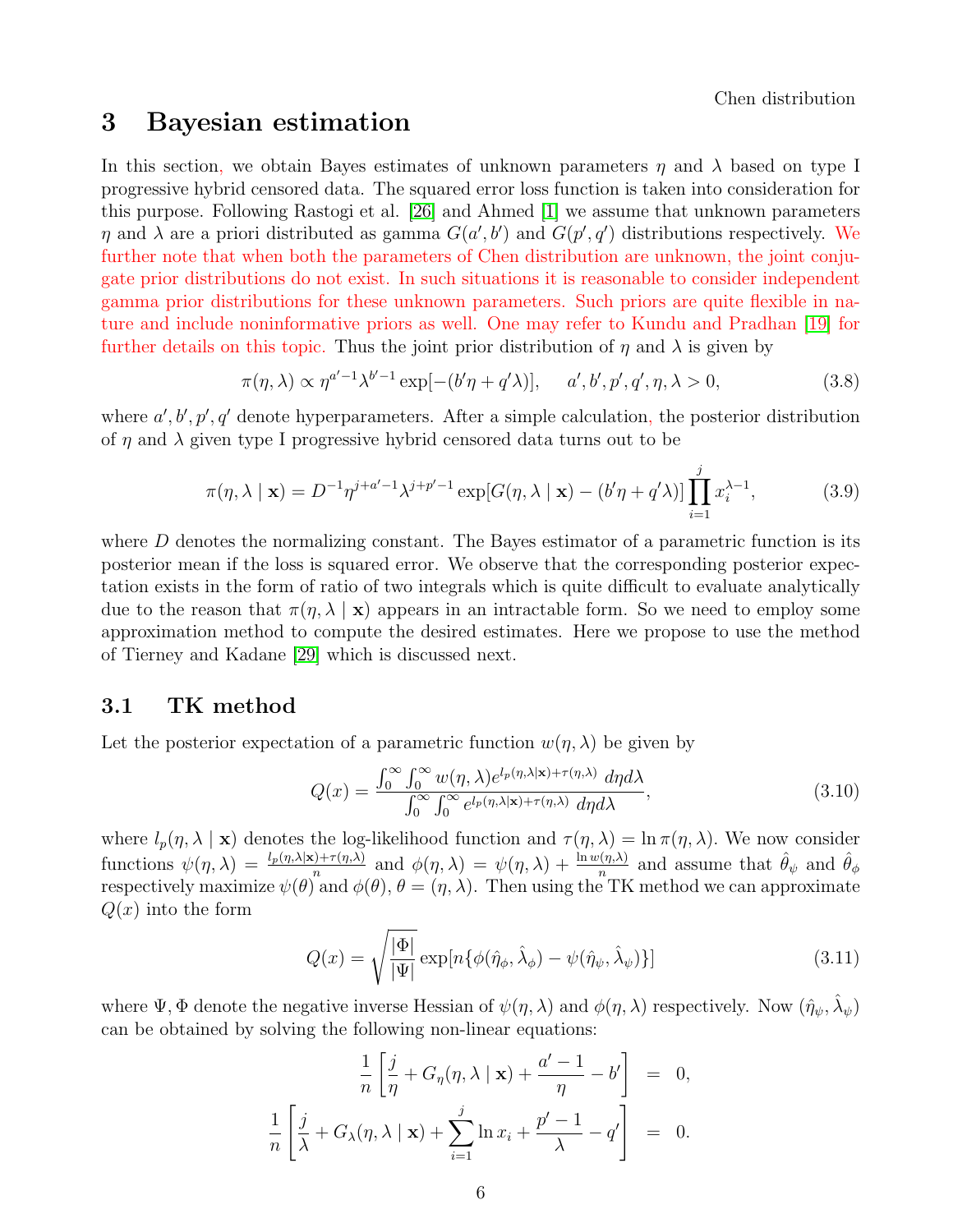We further observe that the determinant of the negative inverse of  $\Psi$  is  $|\Psi| = (\Psi_{11}\Psi_{22} - \Psi_{12}^2)^{-1}$ where

$$
\Psi_{11} = \frac{1}{n} \left[ \frac{j}{\eta^2} - G_{\eta\eta}(\eta, \lambda \mid \mathbf{x}) + \frac{a' - 1}{\eta^2} \right]
$$
  

$$
\Psi_{12} = -\frac{G_{\eta\lambda}(\eta, \lambda \mid \mathbf{x})}{n}
$$
  

$$
\Psi_{22} = \frac{1}{n} \left[ \frac{j}{\lambda^2} - G_{\lambda\lambda}(\eta, \lambda \mid \mathbf{x}) + \frac{p' - 1}{\lambda^2} \right].
$$

with  $G_{\eta\eta}(\eta,\lambda \mid \mathbf{x}) = 0$ ,  $G_{\eta\lambda}(\eta,\lambda \mid \mathbf{x}) = -\sum_{i=1}^{j} e^{x_i^{\lambda}} x_i^{\lambda} \ln x_i - s_k^* e^{t^{\lambda}} t^{\lambda} \ln t$  and  $G_{\lambda\lambda}(\eta,\lambda\mid\mathbf{x})=\sum_{i=1}^j\left[x_i^\lambda(\ln x_i)^2-\lambda(1+s_i)e^{x_i^\lambda}x_i^\lambda(\ln x_i)^2(1+x_i^\lambda)\right]-s_k^* \eta e^{t^\lambda}t^\lambda(\ln t)^2(1+t^\lambda).$ 

Proceeding in a similar manner, we can obtain elements of the matrix Φ. Finally to derive Bayes estimate of  $\eta$  we take  $w(\eta, \lambda) = \eta$  and that for estimating  $\lambda$  we take  $w(\eta, \lambda) = \lambda$  in the above calculations. It should be notice that the TK method is not useful in interval estimation. In this regard we next discuss a Metropolis-Hastings algorithm which is not only useful in interval estimation but also can be used to obtain point estimates of unknown parameters.

#### 3.2 MH algorithm

In this section, we obtain Bayes estimates of  $\eta$  and  $\lambda$  and also construct HPD intervals using an MH algorithm which was originally explored by Metropolis et al. [\[29\]](#page-20-7) and Hasting [\[13\]](#page-19-13). This method is quite useful in situation where a prescribed posterior distribution is analytically intractable and posterior samples from it can be generated using arbitrary proposal distributions. The generated samples can be used to make Bayes inference on unknown parameters of interest. The desired samples from the posterior distribution as given in [\(3.9\)](#page-5-1) can be generated using the following steps.

- 1. Choose an initial guess of  $(\eta, \lambda)$  and call it  $(\eta_0, \lambda_0)$ .
- 2. Set  $i = 1$ .
- 3. Generate  $\varrho'$  from  $N(\ln \lambda_{i-1}, \sigma^2)$  with i denoting an iterative stage and  $\sigma^2$  is the variance of  $\lambda$ .
- 4. Set  $\lambda' = \exp(\varrho').$
- 5. Generate  $\eta'$  from the gamma  $G\left(j + a', b' \sum_{v=1}^{j} \left[\{1 + s_v\}\{1 e^{x_v^{ \lambda'}}\}\right] s_k^{*}\{1 e^{t^{ \lambda'}}\}\right)$  distribution.
- 6. Compute  $\Omega = \min\left\{1, \frac{\pi(\eta',\lambda'|\mathbf{x})\lambda'}{\pi(\eta',\lambda'+|\mathbf{x}|)\lambda'}\right\}$  $\pi(\eta_{i-1},\!\lambda_{i-1}|\mathbf{x})\lambda_{i-1}$  $\}$ .
- 7. Generate a sample u from  $U(0, 1)$ .
- 8. if  $\Omega \geq u$ , set

$$
\eta_i \leftarrow \eta', \lambda_i \leftarrow \lambda'
$$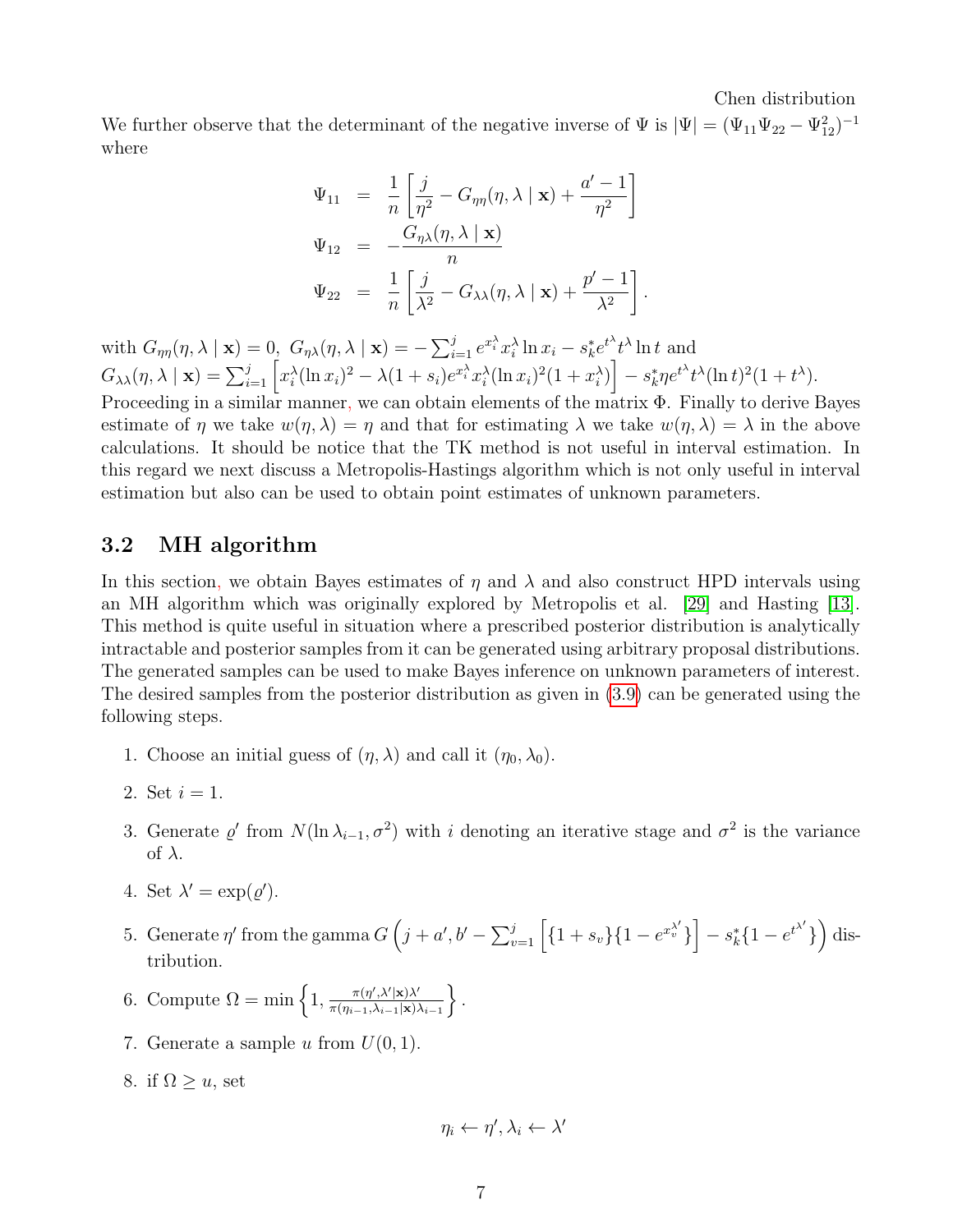otherwise

$$
\eta_i \leftarrow \eta_{i-1}, \lambda_i \leftarrow \lambda_{i-1}.
$$

9. Set  $i \leftarrow i + 1$ .

10. Repeat the steps 2-9 K times.

For computational purpose we discard the initial  $K_0$  number of samples and then obtain estimates of  $\eta$  and  $\lambda$  as

$$
\frac{1}{K-K_0} \sum_{i=K_0+1}^K \eta_i
$$

and

$$
\frac{1}{K-K_0} \sum_{i=K_0+1}^K \lambda_i
$$

respectively. The corresponding  $100(1-p)$ % HPD intervals of unknown parameters  $\eta$  and  $\lambda$  can be constructed using the method of Chen and Shao [\[4\]](#page-18-6).

# <span id="page-7-0"></span>4 Simulation study

In previous sections, we considered point and interval estimation of unknown parameters of a  $B(\eta, \lambda)$  distribution based on type I progressive hybrid censored data under classical and Bayesian approaches. In this section we compare different estimators of  $\eta$  and  $\lambda$  using simulations in terms of their bias and mean square error values. We arbitrarily take true value of  $(\eta, \lambda)$  as (1.5,0.5). We compute MLEs of unknown parameters using an EM algorithm. The Bayes estimates are derived using the TK method and MH algorithm with respect to the squared error loss function. We compute these Bayes estimates with respect to gamma prior distributions with  $a', b', p', q'$  being hyperparameters. Selection of legitimate values to these parameters is usually based on a priori information. In this regard, suppose that  $N$  number of random sample is available from a  $B(\eta, \lambda)$  distribution and that  $(\hat{\eta}_{(i)}, \hat{\lambda}_{(i)})$ ,  $i = 1, 2, ..., N$  denote corresponding MLEs of  $(\eta, \lambda)$ . Next suppose that a parameter  $\theta$  is a priori distributed as gamma with density proportional to  $\theta^{g_1-1}e^{-g_2\theta}$ , where  $\theta$  can be either  $\eta$  or  $\lambda$ . Then prior mean and prior variance are respectively given by  $\frac{g_1}{g_2}$  and  $\frac{g_1}{g_2^2}$ . Now equating the sample mean and sample variance of  $\hat{\theta}_{(i)}$ with the prior mean and prior variance, we have

$$
\frac{1}{N} \sum_{i=1}^{N} \hat{\theta}_{(i)} = \frac{g_1}{g_2} \text{ and } \frac{1}{N-1} \sum_{i=1}^{N} \left( \hat{\theta}_{(i)} - \sum_{v=1}^{N} \hat{\theta}_{(v)} \right)^2 = \frac{g_1}{g_2^2}.
$$

From these equations we get

$$
g_1 = \frac{\left(\frac{1}{N}\sum_{i=1}^N \hat{\theta}_{(i)}\right)^2}{\frac{1}{N-1}\sum_{i=1}^N(\hat{\theta}_{(i)} - \sum_{v=1}^N \hat{\theta}_{(v)})^2}
$$
 and 
$$
g_2 = \frac{\frac{1}{N}\sum_{i=1}^N \hat{\theta}_{(i)}}{\frac{1}{N-1}\sum_{i=1}^N(\hat{\theta}_{(i)} - \sum_{v=1}^N \hat{\theta}_{(v)})^2}.
$$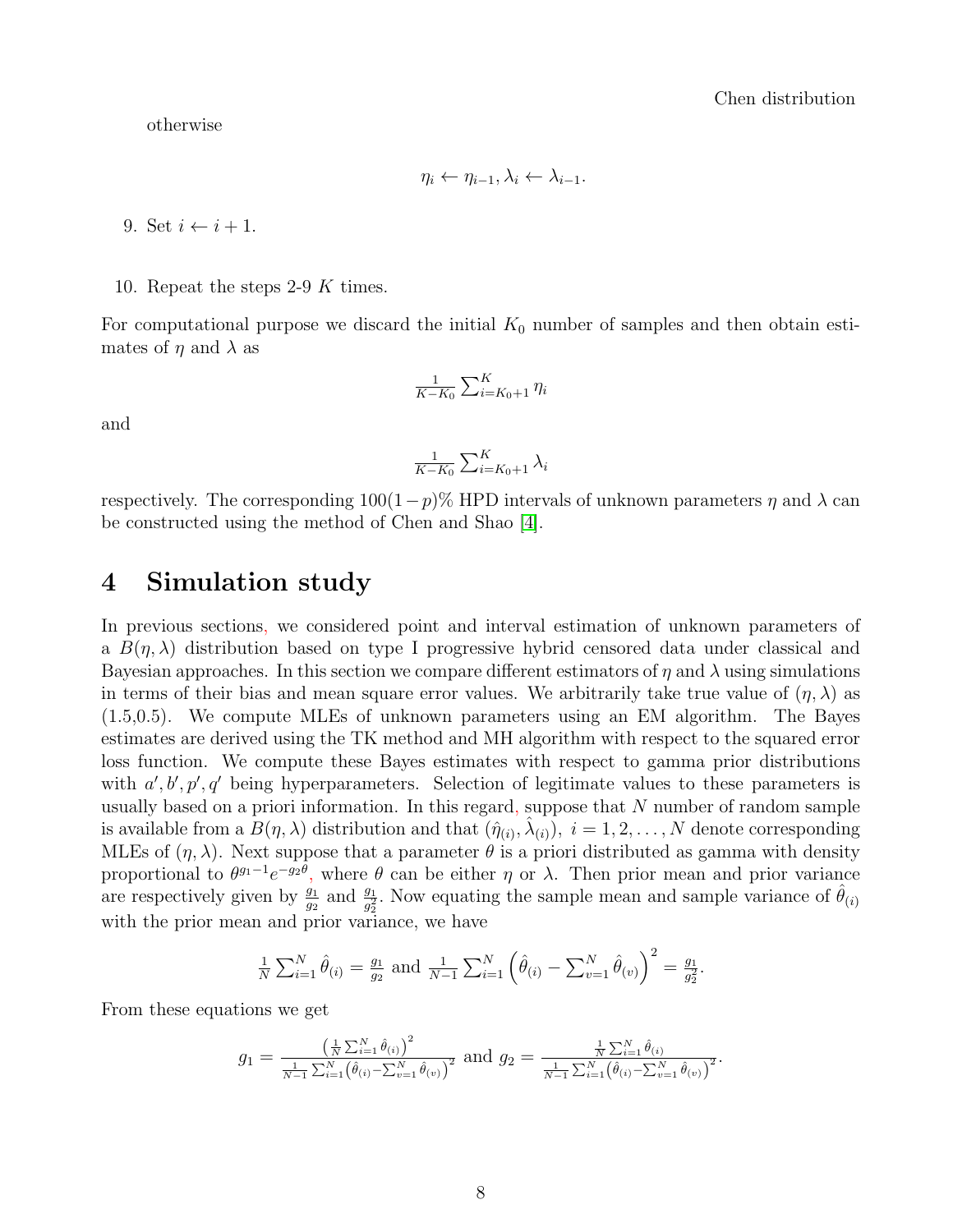Thus if the unknown parameter is  $\eta$  then corresponding hyperparameters are estimated as  $g_1 = a'$ ,  $g_2 = b'$  and likewise for  $\lambda$  we have  $g_1 = p'$ ,  $g_2 = q'$ . Following this we compute hyperparameters by taking  $N = 1000$  and for each N a sample of size 100 is taken into consideration to obtain desired estimates. As a consequence hyperparameters are assigned values as  $a' = 82.0408, b' = 53.0227, p' = 127.437, q' = 248.618$ . We have computed various Bayesian estimates of  $\eta$  and  $\lambda$  based on these assignments. In Table [1,](#page-9-0) we present average values of all estimates of  $\eta$  and  $\lambda$  with corresponding mean square errors for two arbitrarily chosen values  $0.5$ , 1 of t. These estimates are computed for different sampling combinations and censoring schemes, namely  $h_1 = (10, 0^{*9})$ ,  $h_2 = (7, 1, 0^{*5}, 2, 0^{*2})$ ,  $h_3 = (15, 0^{*14})$ ,  $h_4 =$  $(8, 7, 0^{*13})$ ,  $h_5 = (8, 1, 0^{*17}), 1$ ,  $h_6 = (0^{*6}, 6, 0^{*11}, 4, 0)$ ,  $h_7 = (5, 0^{*24})$ ,  $h_8 = (2, 0^{*22}, 3, 0)$ ,  $h_9 = (3, 0, 0, 0)$  $(15, 0^{*10}, 5, 0^{*8}), h_{10} = (0^{*5}, 9, 3^{*2}, 0^{*11}, 5)$ . Further for each scheme in Table [1,](#page-9-0) the first two row respectively correspond to estimated values and MSE for the parameter  $\eta$  and the last two rows are for the parameter  $\lambda$ . Tabulated values suggest that MLEs of both the parameters compete quite well with respective Bayes estimates. However, Bayes estimates perform well as far as bias and MSEs are concerned. Overall we conclude that MH estimates perform better compared to its competitors. We also observe that with the increase in  $t$  efficiency of proposed methods increase under a given sampling situation. This holds for all tabulated schemes computed under different setup. In Table [2,](#page-10-0) we have constructed asymptotic confidence intervals and highest posterior density intervals of unknown parameters  $\eta$  and  $\lambda$  for different schemes and for two different values of t. For each scheme respective average interval length for  $\eta$  and  $\lambda$  is given along with corresponding coverage probabilities (CPs). It is seen that length of asymptotic intervals are wider than those of HPD intervals. Also length of both the interval tend to decrease with the increase in sample size. Similar behavior is observed for  $t$  also. Coverage probabilities of both the interval remain close to the nominal 95% level.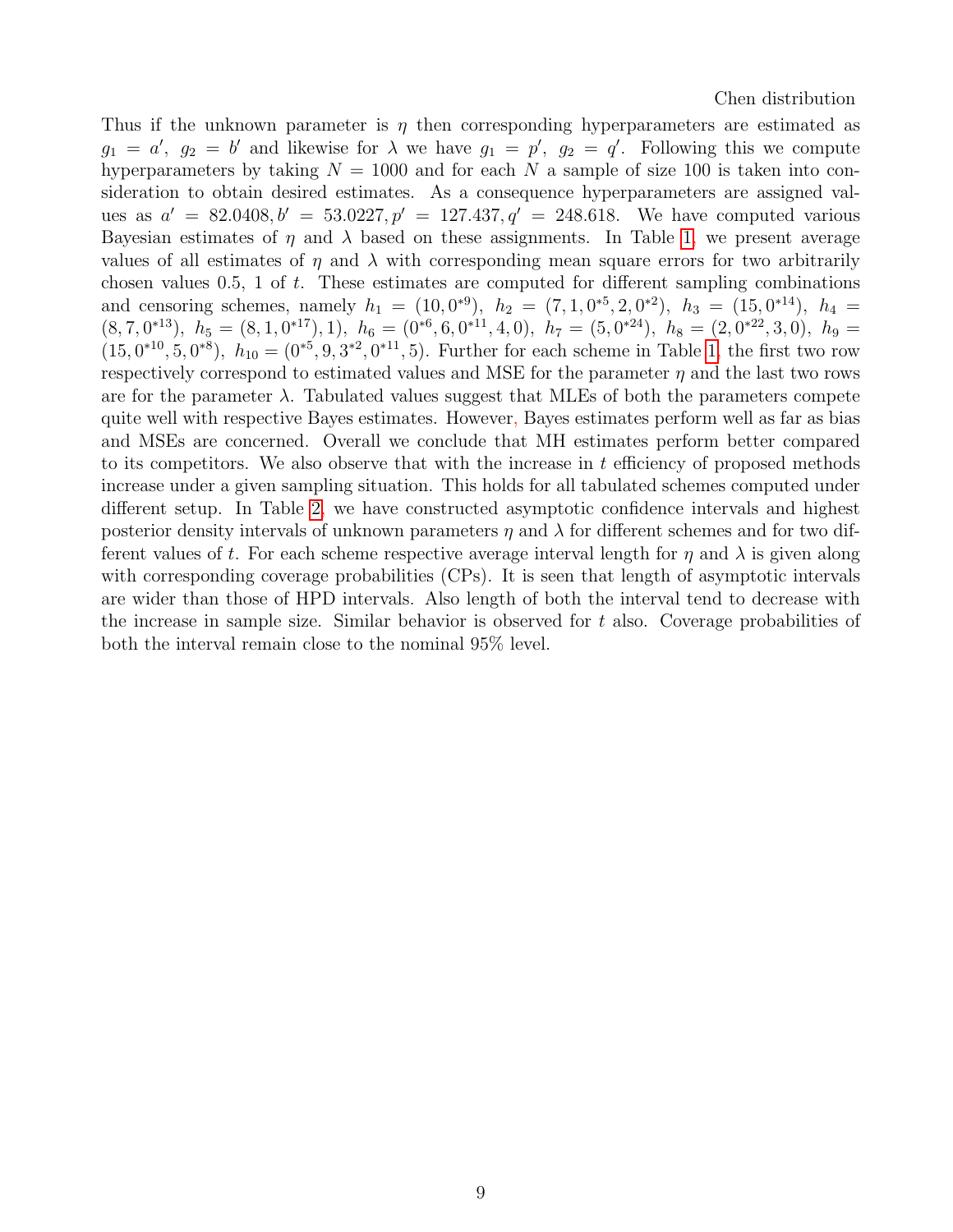<span id="page-9-0"></span>

| (n,r)   | Scheme   | $t=0.5$     |            |            | $t=1$      |            |            |  |
|---------|----------|-------------|------------|------------|------------|------------|------------|--|
|         |          |             |            |            |            |            |            |  |
|         |          | МL          | TK         | MН         | МL         | TK         | МH         |  |
| (20,10) | $h_1$    | 1.9430      | 1.9320     | 1.5380     | 1.6530     | 1.6440     | 1.5380     |  |
|         |          | (0.237000)  | (0.227000) | (0.003648) | (0.097100) | (0.093590) | (0.003968) |  |
|         |          | 0.5149      | 0.5131     | 0.5116     | 0.5115     | 0.5097     | 0.5120     |  |
|         |          | (0.017080)  | (0.016920) | (0.000355) | (0.019480) | (0.019310) | (0.000370) |  |
|         | $h_2$    | 1.7980      | 1.7880     | 1.5390     | 1.5940     | 1.5850     | 1.5390     |  |
|         |          | (0.139300)  | (0.132900) | (0.003796) | (0.077710) | (0.075370) | (0.003994) |  |
|         |          | 0.5134      | 0.5117     | 0.5118     | 0.5017     | 0.5009     | 0.5118     |  |
|         |          | (0.016790)  | (0.016630) | (0.000368) | (0.015370) | (0.015260) | (0.000373) |  |
| (30,15) | $h_3$    | 1.9200      | 1.9100     | 1.5370     | 1.6240     | 1.6150     | 1.5380     |  |
|         |          | (0.202500)  | (0.193600) | (0.004292) | (0.058700) | (0.056210) | (0.004745) |  |
|         |          | 0.5102      | 0.5085     | 0.5117     | 0.4985     | 0.4969     | 0.5112     |  |
|         |          | (0.011440)  | (0.011330) | (0.000405) | (0.012100) | (0.012020) | (0.000406) |  |
|         | $h_4$    | 1.9090      | 1.8980     | 1.5390     | 1.6180     | 1.6090     | 1.5370     |  |
|         |          | (0.191700)  | (0.183100) | (0.004377) | (0.057560) | (0.055170) | (0.004762) |  |
|         |          | 0.5068      | 0.5052     | 0.5114     | 0.4994     | 0.4978     | 0.5113     |  |
|         |          | (0.010200)  | (0.010120) | (0.000407) | (0.011440) | (0.011370) | (0.000427) |  |
| (30,20) | $h_5$    | 2.2120      | 2.2000     | 1.5380     | 1.7110     | 1.7030     | 1.5370     |  |
|         |          | (0.560100)  | (0.543200) | (0.005119) | (0.11110)  | (0.10690)  | (0.005762) |  |
|         |          | 0.5886      | 0.5868     | 0.5113     | 0.5447     | 0.5430     | 0.5113     |  |
|         |          | (0.021270)  | (0.020880) | (0.000432) | (0.013750) | (0.013530) | (0.000447) |  |
|         | $h_6$    | 1.9400      | 1.9300     | 1.5380     | 1.6150     | 1.6070     | 1.5390     |  |
|         |          | (0.278900)  | (0.269200) | (0.005205) | (0.085270) | (0.082720) | (0.005431) |  |
|         |          | 0.5626      | 0.5609     | 0.5114     | 0.5194     | 0.5179     | 0.5114     |  |
|         |          | (0.018200)  | (0.017910) | (0.000453) | (0.008108) | (0.008002) | (0.000464) |  |
| (30,25) | $h_7$    | 2.4250      | 2.4130     | 1.5380     | 1.8320     | 1.8230     | 1.5360     |  |
|         |          | (0.947100)  | (0.923500) | (0.005324) | (0.200600) | (0.193900) | (0.006002) |  |
|         |          | 0.6470      | 0.6451     | 0.5114     | 0.5891     | 0.5873     | 0.5114     |  |
|         |          | (0.036100)  | (0.035470) | (0.000447) | (0.019240) | (0.018860) | (0.000467) |  |
|         | $h_8$    | 2.4260      | 2.4140     | 1.5370     | 1.7400     | 1.7310     | 1.5370     |  |
|         |          | (0.962000)  | (0.938400) | (0.005666) | (0.169400) | (0.164300) | (0.006082) |  |
|         |          | 0.6651      | 0.6632     | 0.5110     | 0.5710     | 0.5692     | 0.5115     |  |
|         |          | (0.045460)  | (0.044730) | (0.000448) | (0.015460) | (0.015150) | (0.000482) |  |
| (40,20) | $h_9$    | 1.7900      | 1.7810     | 1.5380     | 1.5680     | 1.5600     | 1.5380     |  |
|         |          | (0.104800)  | (0.099260) | (0.004908) | (0.033630) | (0.032310) | (0.005424) |  |
|         |          | 0.4868      | 0.4985     | 0.5112     | 0.4903     | 0.4888     | 0.5114     |  |
|         |          | (0.007433)  | (0.007390) | (0.000453) | (0.007591) | (0.007575) | (0.000476) |  |
|         | $h_{10}$ | 1.6700      | 1.6620     | 1.5390     | 1.4530     | 1.4450     | 1.5380     |  |
|         |          | (0.085980)  | (0.082510) | (0.005220) | (0.036780) | (0.034160) | (0.005216) |  |
|         |          | 0.5023      | 0.5008     | 0.5110     | 0.4808     | 0.4794     | 0.5111     |  |
|         |          | (0.0083020) | (0.008252) | (0.000480) | (0.005588) | (0.005213) | (0.000486) |  |

Chen distribution Table 1: Average values and MSEs of MLEs and Bayes estimates of  $\eta$  and  $\lambda$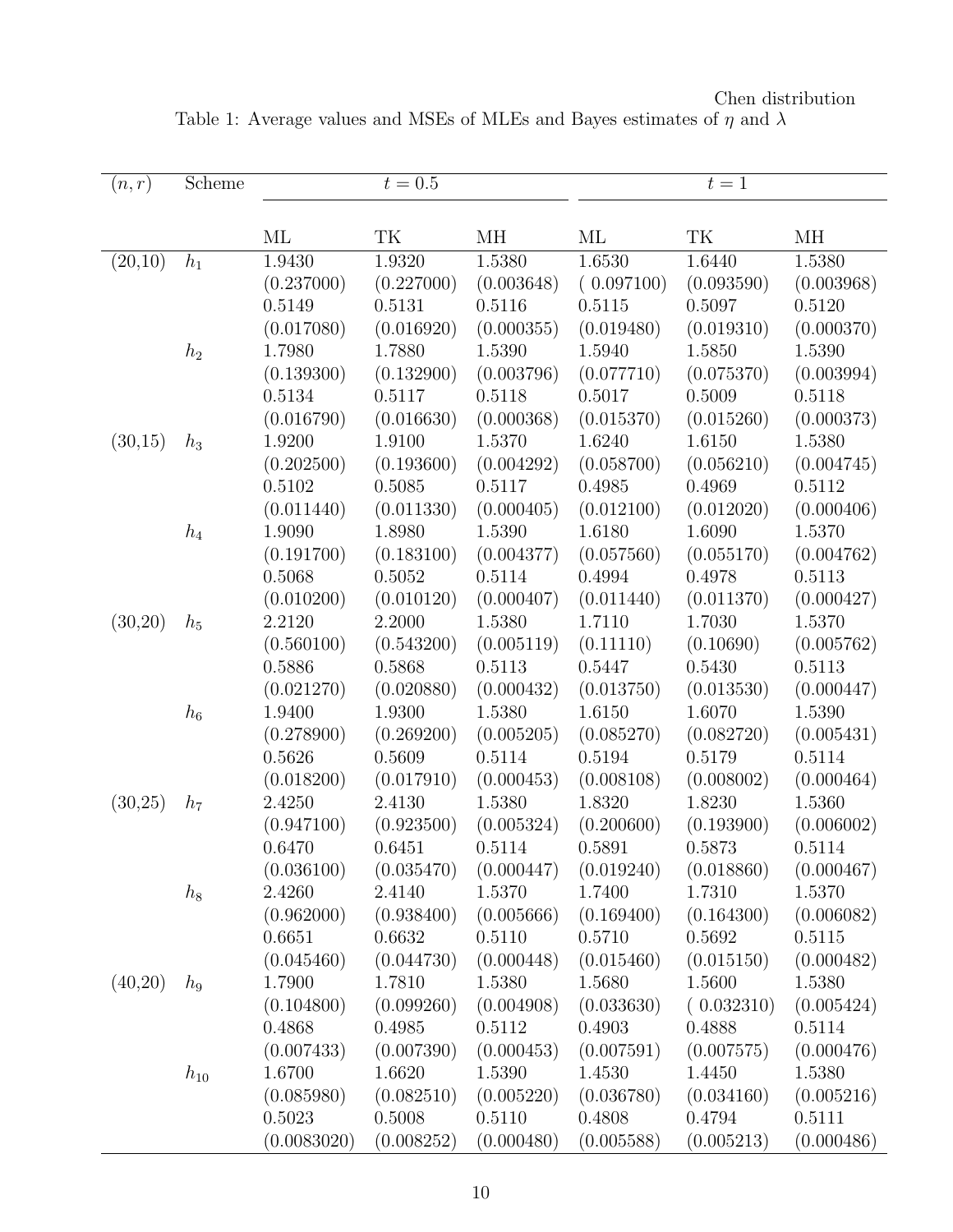<span id="page-10-0"></span>

| (n,r)   | Scheme   | $t = 0.5$ |        |            | $t=1$  |        |        |             |        |
|---------|----------|-----------|--------|------------|--------|--------|--------|-------------|--------|
|         |          |           |        |            |        |        |        |             |        |
|         |          | AL        | CP     | AL         | CP     | AL     | CP     | AL          | CP     |
|         |          | ACI       |        | <b>HPD</b> |        | ACI    |        | <b>HPDI</b> |        |
| (20,10) | $h_1$    | 3.5130    | 0.9694 | 0.4491     | 0.9875 | 2.5130 | 0.9378 | 0.4452      | 0.9720 |
|         |          | 0.5856    | 0.9610 | 0.1649     | 0.9934 | 0.5428 | 0.9410 | 0.1646      | 0.9601 |
|         | $h_2$    | 3.2670    | 0.9899 | 0.4481     | 0.9909 | 2.5620 | 0.9853 | 0.4456      | 0.9349 |
|         |          | 0.5896    | 0.9716 | 0.1639     | 0.9998 | 0.5441 | 0.9581 | 0.1636      | 0.8920 |
| (30,15) | $h_3$    | 2.7890    | 0.9492 | 0.4413     | 0.9938 | 1.9770 | 0.9005 | 0.4360      | 0.9856 |
|         |          | 0.4770    | 0.9643 | 0.1611     | 0.9269 | 0.4321 | 0.9350 | 0.1602      | 0.9334 |
|         | $h_4$    | 2.7900    | 0.9965 | 0.4420     | 0.9336 | 1.9960 | 0.9639 | 0.4361      | 0.9999 |
|         |          | 0.4626    | 0.9667 | 0.1600     | 0.9759 | 0.4238 | 0.9412 | 0.1594      | 0.9851 |
| (30,20) | $h_5$    | 2.9170    | 0.9967 | 0.4332     | 0.9999 | 1.8310 | 0.9782 | 0.4260      | 0.9993 |
|         |          | 0.5041    | 0.9822 | 0.1583     | 0.9999 | 0.4335 | 0.9722 | 0.1576      | 0.9641 |
|         | $h_6$    | 2.5490    | 0.9210 | 0.4317     | 0.9998 | 1.9060 | 0.9997 | 0.4290      | 0.9991 |
|         |          | 0.4731    | 0.9765 | 0.1558     | 0.9669 | 0.4251 | 0.9884 | 0.1554      | 0.9954 |
| (30,25) | $h_7$    | 3.0770    | 0.9996 | 0.4276     | 0.9990 | 1.8090 | 0.9994 | 0.4184      | 0.9982 |
|         |          | 0.5270    | 0.9365 | 0.1570     | 0.9999 | 0.4404 | 0.9630 | 0.1559      | 0.9999 |
|         | $h_8$    | 3.0080    | 0.9189 | 0.4242     | 0.9988 | 1.7550 | 0.9116 | 0.4178      | 0.9983 |
|         |          | 0.5275    | 0.8868 | 0.1559     | 0.9763 | 0.4335 | 0.9745 | 0.1552      | 0.8756 |
| (40,20) | $h_9$    | 2.3180    | 0.9551 | 0.4349     | 0.9995 | 1.7330 | 0.9409 | 0.4290      | 0.9995 |
|         |          | 0.4152    | 0.9700 | 0.1556     | 0.9459 | 0.3740 | 0.9477 | 0.1550      | 0.9999 |
|         | $h_{10}$ | 2.0900    | 0.8890 | 0.4329     | 0.9999 | 1.7370 | 0.9976 | 0.4311      | 0.9995 |
|         |          | 0.3898    | 0.9732 | 0.1518     | 0.9999 | 0.3726 | 0.9747 | 0.1517      | 0.9999 |

Table 2: Average length and CP values of different intervals for  $\alpha$  and  $\beta$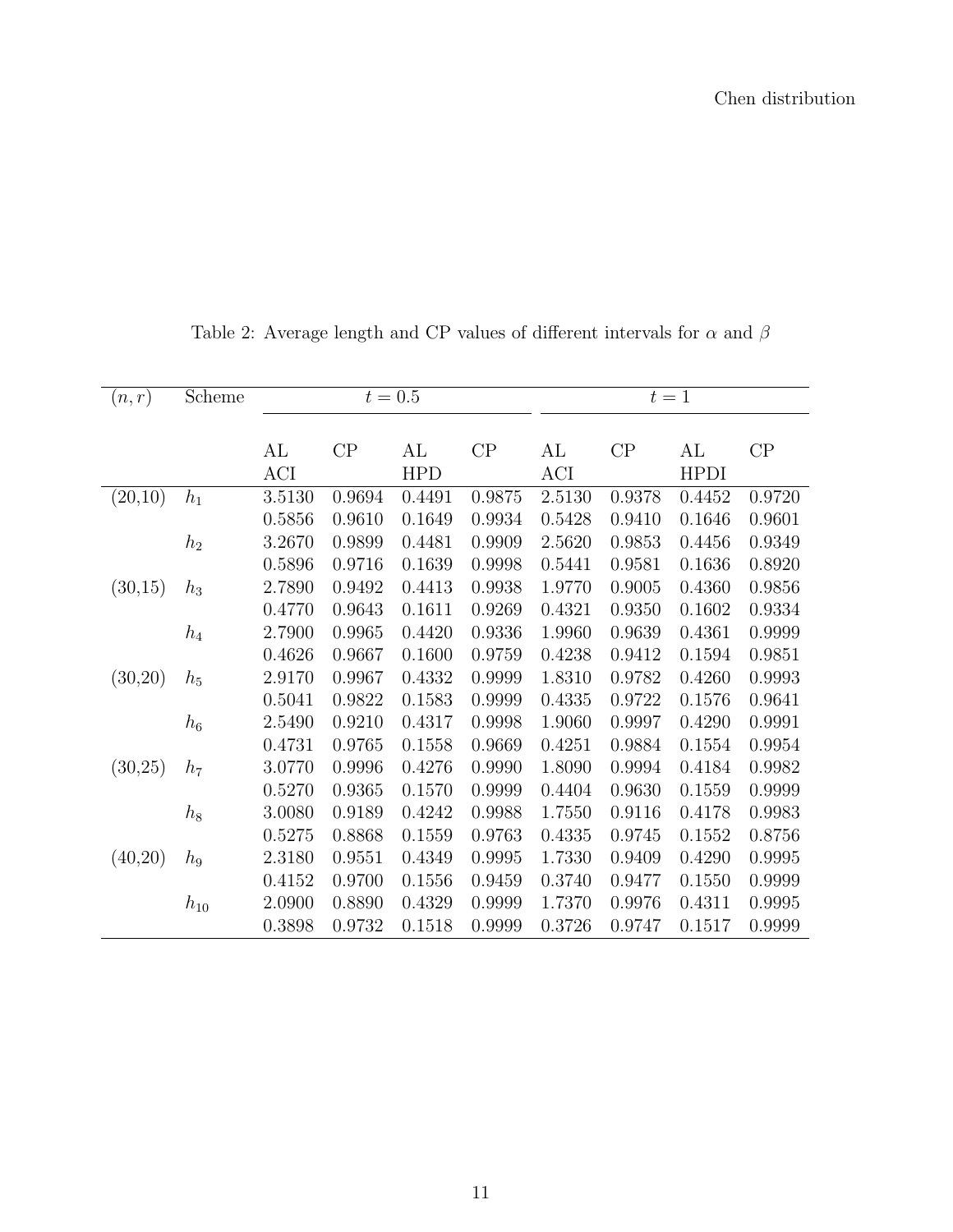## <span id="page-11-0"></span>5 Data analysis

In this section, we analyze a real data set originally reported in Hand et al. [\[12\]](#page-19-14). We have listed the data set in Appendix [A2.](#page-22-0) The data represent graft survival times in months of 148 renal transplant patients. We first verify whether a Chen distribution with bathtub shape is appropriate for making inference from the considered data. We fitted three more distributions namely generalized exponential, Weibull and exponential to this data set for comparison purposes. The maximum likelihood estimates of unknown parameters of competing models along with values of different model selection criteria like Kolmogorov-Sirnov (KS) statistics, Akaike Information Criterion (AIC) and Bayesian Information Criterion (BIC) are reported in Table [3.](#page-12-0) For computational convenience, we divided each data point by 10. The tabulated values indicate that proposed model fit the data set really good compared to the other distributions. Also in Figure [1,](#page-13-0) we have provided density plots for all the competing models using the maximum likelihood method. The corresponding visual analysis suggests that prescribed model can be used to make desired inference on unknown quantities of interest. We obtain estimates of unknown parameters with respect to different censoring schemes, namely  $h_1^r = (2^{*3}, 0^{*10}, 3^{*8}, 0^{*10}, 2^{*4}, 0^{*75}), h_2^r =$  $(2^{*15}, 0^{*10}, 6, 0^{*83}, 2), h_3^r = (5^{*4}, 0^{*45}, 2^{*2}, 0^{*45}, 4, 0^{*23}), h_4^r = (0^{*8}, 6, 21, 0^{*50}, 1, 0^{*59}).$  The observed data for these scheme are listed below.

#### Scheme  $h_1^r$ :

0.0035, 0.0068, 0.01, 0.0101, 0.0167, 0.0168, 0.0197, 0.0213, 0.0233, 0.0234, 0.0508, 0.0508, 0.0533, 0.0633, 0.0767, 0.0768, 0.077, 0.1066, 0.1267, 0.13, 0.1639, 0.1803, 0.1867, 0.218, 0.2967, 0.3328, 0.37, 0.3803, 0.4867, 0.6233, 0.6367, 0.66, 0.66, 0.718, 0.78, 0.7933, 0.7967, 0.8016, 0.83, 0.841, 0.91, 0.9233, 1.0541, 1.0607, 1.0633, 1.0667, 1.1067, 1.2213, 1.2508, 1.2533, 1.38, 1.4267, 1.4475, 1.45, 1.5213, 1.5333, 1.5525, 1.5533, 1.5541, 1.5934, 1.62, 1.63, 1.6344, 1.66, 1.7033, 1.7067, 1.7475, 1.7667, 1.77, 1.7967, 1.8115, 1.8115, 1.8933, 1.8934, 1.9508, 1.9733, 2.018, 2.09, 2.1167, 2.1233, 2.21, 2.2148, 2.2267, 2.25, 2.2533, 2.3738, 2.4082, 2.418, 2.4705, 2.5213, 2.5705, 3.1934, 3.218, 3.2367, 3.2705, 3.3148, 3.3567, 3.4836, 3.4869, 3.6213, 3.941, 3.9433, 4.0001, 4.1733, 4.1734, 4.2311, 4.2869, 4.3279, 4.3902, 4.4267.

#### Scheme  $h_2^r$ :

0.0035, 0.0068, 0.01, 0.0101, 0.0167, 0.0168, 0.0197, 0.0213, 0.0234, 0.0508, 0.0508, 0.0533, 0.0633, 0.0767, 0.0768, 0.077, 0.1066, 0.1267, 0.13, 0.16, 0.1639, 0.1803, 0.1867, 0.218, 0.2667, 0.2967, 0.37, 0.3803, 0.4311, 0.4867, 0.518, 0.6233, 0.66, 0.7667, 0.7733, 0.7967, 0.83, 0.841, 0.8607, 0.8667, 0.88, 0.91, 0.9233, 1.0541, 1.0667, 1.0869, 1.1067, 1.118, 1.2213, 1.2508, 1.4267, 1.4475, 1.45, 1.5333, 1.5525, 1.5533, 1.5541, 1.5934, 1.62, 1.63, 1.66, 1.67, 1.6933, 1.7475, 1.7667, 1.77, 1.7967, 1.8115, 1.8115, 1.9508, 1.9574, 1.9733, 2.0148, 2.018, 2.09, 2.1167, 2.16, 2.21, 2.2148, 2.218, 2.2267, 2.23, 2.25, 2.2533, 2.3738, 2.4082, 2.5213, 2.5705, 2.9705, 3.1934, 3.218, 3.2367, 3.2672, 3.2705, 3.3567, 3.377, 3.3869, 3.4836, 3.4869, 3.5738, 3.618, 3.941, 4.1733, 4.1734, 4.2311, 4.2869, 4.318, 4.3902, 4.4267, 4.4475.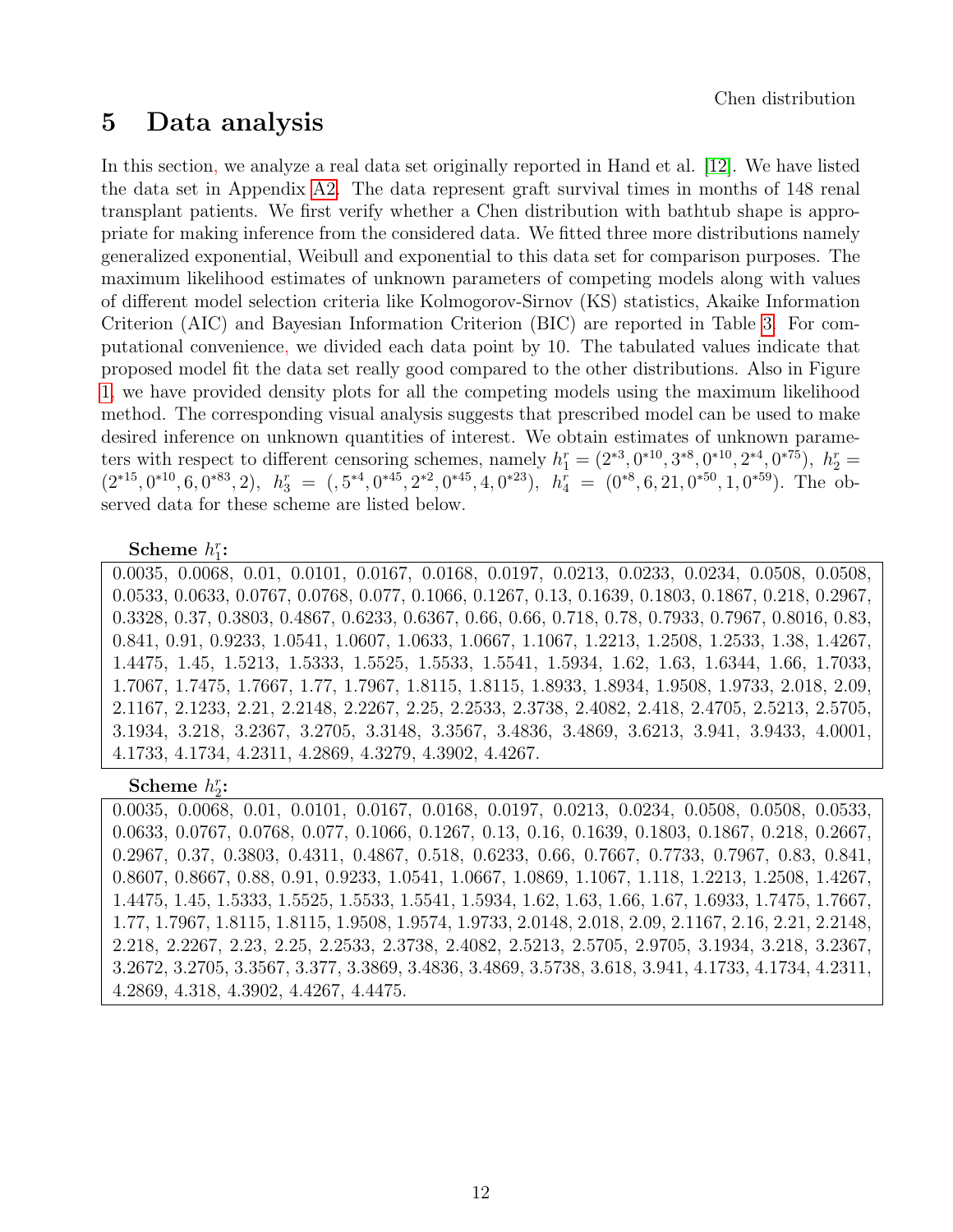#### Scheme  $h_3^r$ :

0.0035, 0.0068, 0.01, 0.0101, 0.0167, 0.0168, 0.0213, 0.0233, 0.0234, 0.0508, 0.0533, 0.0633, 0.0767, 0.0768, 0.077, 0.1066, 0.13, 0.16, 0.1639, 0.1803, 0.1867, 0.218, 0.2667, 0.2967, 0.3328, 0.3393, 0.37, 0.3803, 0.4311, 0.4867, 0.518, 0.6233, 0.6367, 0.66, 0.66, 0.718, 0.7667, 0.7933, 0.7967, 0.83, 0.841, 0.8607, 0.8667, 0.88, 0.91, 0.9233, 1.0541, 1.0607, 1.0633, 1.0667, 1.0869, 1.1067, 1.118, 1.2508, 1.3467, 1.38, 1.4267, 1.4475, 1.45, 1.5213, 1.5333, 1.5525, 1.5533, 1.5541, 1.62, 1.6344, 1.67, 1.6933, 1.7033, 1.7067, 1.7475, 1.7667, 1.77, 1.7967, 1.8933, 1.8934, 1.9508, 1.9574, 1.9733, 2.018, 2.09, 2.1167, 2.16, 2.21, 2.2148, 2.218, 2.218, 2.2267, 2.23, 2.25, 2.2533, 2.3738, 2.4082, 2.418, 2.4705, 2.5213, 2.5705, 3.0443, 3.1667, 3.1934, 3.218, 3.2672, 3.3148, 3.3567, 3.377, 3.3869, 3.4836, 3.4934, 3.618, 3.6213, 3.941, 3.9433, 3.9672, 4.1733, 4.1734, 4.318, 4.3279, 4.3902, 4.5148, 4.6451.

Scheme  $h_4^r$ :

0.0035, 0.0068, 0.01, 0.0101, 0.0167, 0.0168, 0.0197, 0.0213, 0.0233, 0.0234, 0.0508, 0.0508, 0.0533, 0.0633, 0.0767, 0.0768, 0.1066, 0.1267, 0.13, 0.16, 0.1639, 0.1803, 0.1867, 0.218, 0.2667, 0.2967, 0.3328, 0.3393, 0.37, 0.4311, 0.4867, 0.518, 0.6233, 0.6367, 0.66, 0.718, 0.7667, 0.7733, 0.78, 0.7933, 0.7967, 0.8016, 0.83, 0.841, 0.8667, 0.9233, 1.0541, 1.0607, 1.0633, 1.0667, 1.0869, 1.1067, 1.118, 1.2213, 1.2508, 1.3467, 1.38, 1.4267, 1.4475, 1.5213, 1.5333, 1.5525, 1.5533, 1.5541, 1.5934, 1.62, 1.63, 1.6344, 1.66, 1.67, 1.7067, 1.7475, 1.7667, 1.77, 1.7967, 1.8115, 1.8115, 1.8934, 1.9508, 1.9574, 1.9733, 2.1167, 2.1233, 2.16, 2.21, 2.2148, 2.218, 2.2267, 2.23, 2.25, 2.2867, 2.3738, 2.5213, 2.5705, 2.9705, 3.0443, 3.1667, 3.218, 3.2672, 3.2705, 3.3148, 3.3567, 3.377, 3.3869, 3.4836, 3.4869, 3.5738, 3.618, 3.6213, 3.941, 3.9672, 4.0001, 4.1734, 4.2869, 4.318, 4.3279, 4.3902, 4.4267, 4.5148, 4.6451

In Table [4](#page-13-1) we have tabulated maximum likelihood and Bayes estimates of unknown parameters  $\eta$  and  $\lambda$  for two different values of t under the suggested censoring schemes. The Bayes estimates are derived with respect to a noninformative prior distribution. It is seen that a fixed  $t$  and a given censoring scheme lead to estimates which remain close to each other. This holds true for estimating both the unknown parameters. We further observe that with the increase in  $t$  the estimated values of  $\eta$  tend to increase whereas opposite holds true for the parameter  $\lambda$ . In Table [5](#page-14-0) we have constructed asymptotic and noninformative HPD intervals of unknown parameters for the arbitrarily given sampling conditions. From this table we observe that in general HPD intervals are shorter than the asymptotic intervals.

Table 3: Goodness of fit tests for competing models in real data set

<span id="page-12-0"></span>

| Distribution $\hat{\eta}$ |         | K-S | AIC                                    | <b>BIC</b> |
|---------------------------|---------|-----|----------------------------------------|------------|
| <b>Bathtub</b>            |         |     | 0.2650 0.6358 0.0603 433.8000 439.7000 |            |
| GE.                       |         |     | 0.8927 0.5348 0.1334 462.8000 468.8000 |            |
| Weibull                   | 1.0260. |     | 0.5615 0.1189 464.0000 470.0000        |            |
| Exponential               |         |     | 0.5744 0.1232 464.1000 470.1000        |            |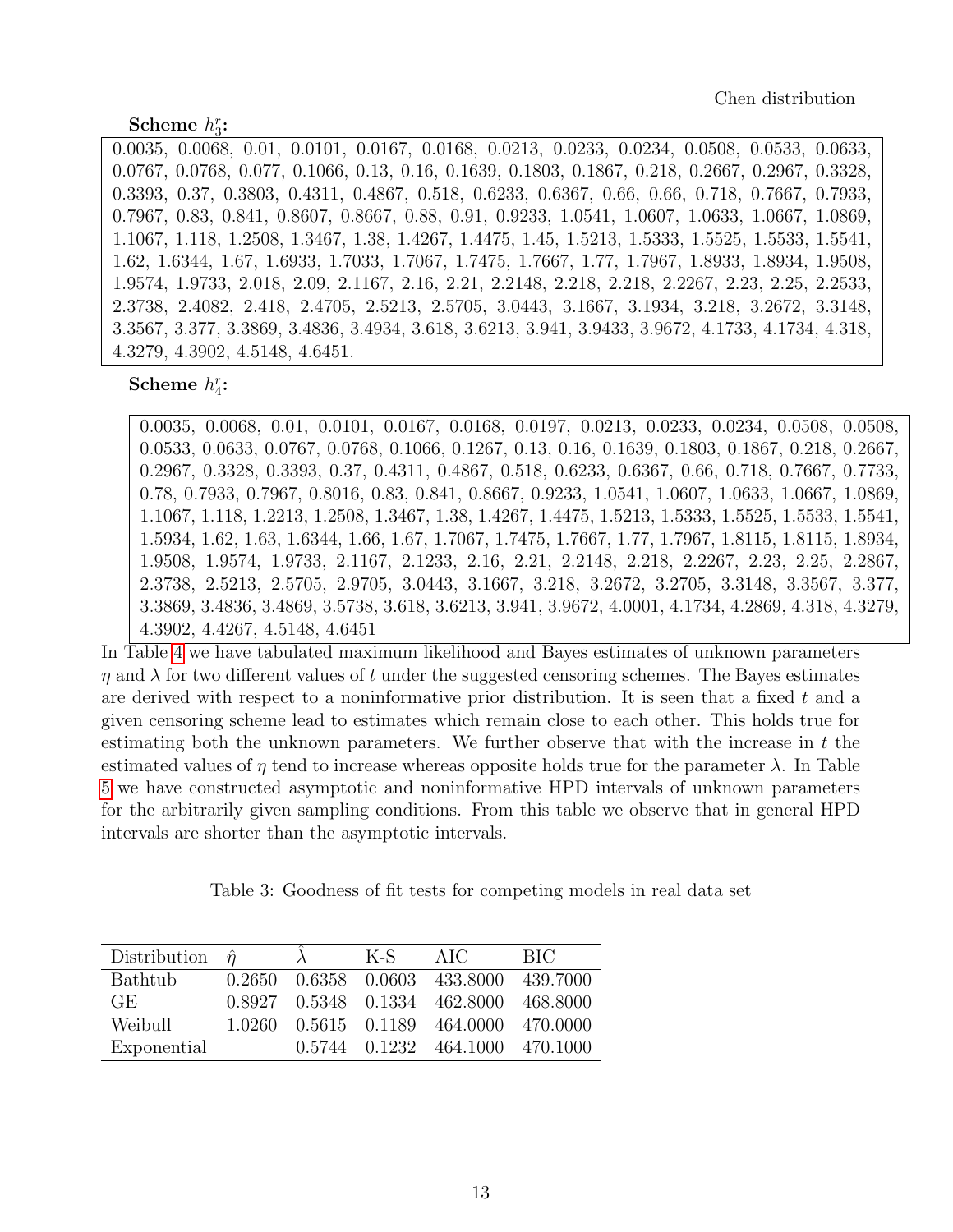<span id="page-13-0"></span>

Figure 1: Density plots for competing models

<span id="page-13-1"></span>

| Table 4: Average values of MLEs and Bayes estimates of $\eta$ and $\lambda$ for the real data set |  |  |  |
|---------------------------------------------------------------------------------------------------|--|--|--|
|                                                                                                   |  |  |  |

| (n,r)      | Scheme  | $t = 4.25$ |        |        | $t=5$  |        |        |
|------------|---------|------------|--------|--------|--------|--------|--------|
|            |         |            |        |        |        |        |        |
|            |         | МL         | T-K    | $M-H$  | МL     | T-K    | M-H    |
| (148,110)  | $h_1^r$ | 0.3400     | 0.2961 | 0.2928 | 0.3411 | 0.2909 | 0.2883 |
|            |         | 0.6815     | 0.6059 | 0.6092 | 0.6344 | 0.6314 | 0.6338 |
|            | $h_2^r$ | 0.3452     | 0.2956 | 0.2934 | 0.3470 | 0.2899 | 0.2874 |
|            |         | 0.6711     | 0.5742 | 0.5761 | 0.6147 | 0.6017 | 0.6042 |
| (148, 120) | $h_3^r$ | 0.3208     | 0.2803 | 0.2774 | 0.3236 | 0.2731 | 0.2701 |
|            |         | 0.6851     | 0.6050 | 0.6079 | 0.6275 | 0.6334 | 0.6363 |
|            | $h_4^r$ | 0.3432     | 0.3058 | 0.3027 | 0.3466 | 0.2969 | 0.2934 |
|            |         | 0.6676     | 0.5730 | 0.5761 | 0.5942 | 0.6112 | 0.6144 |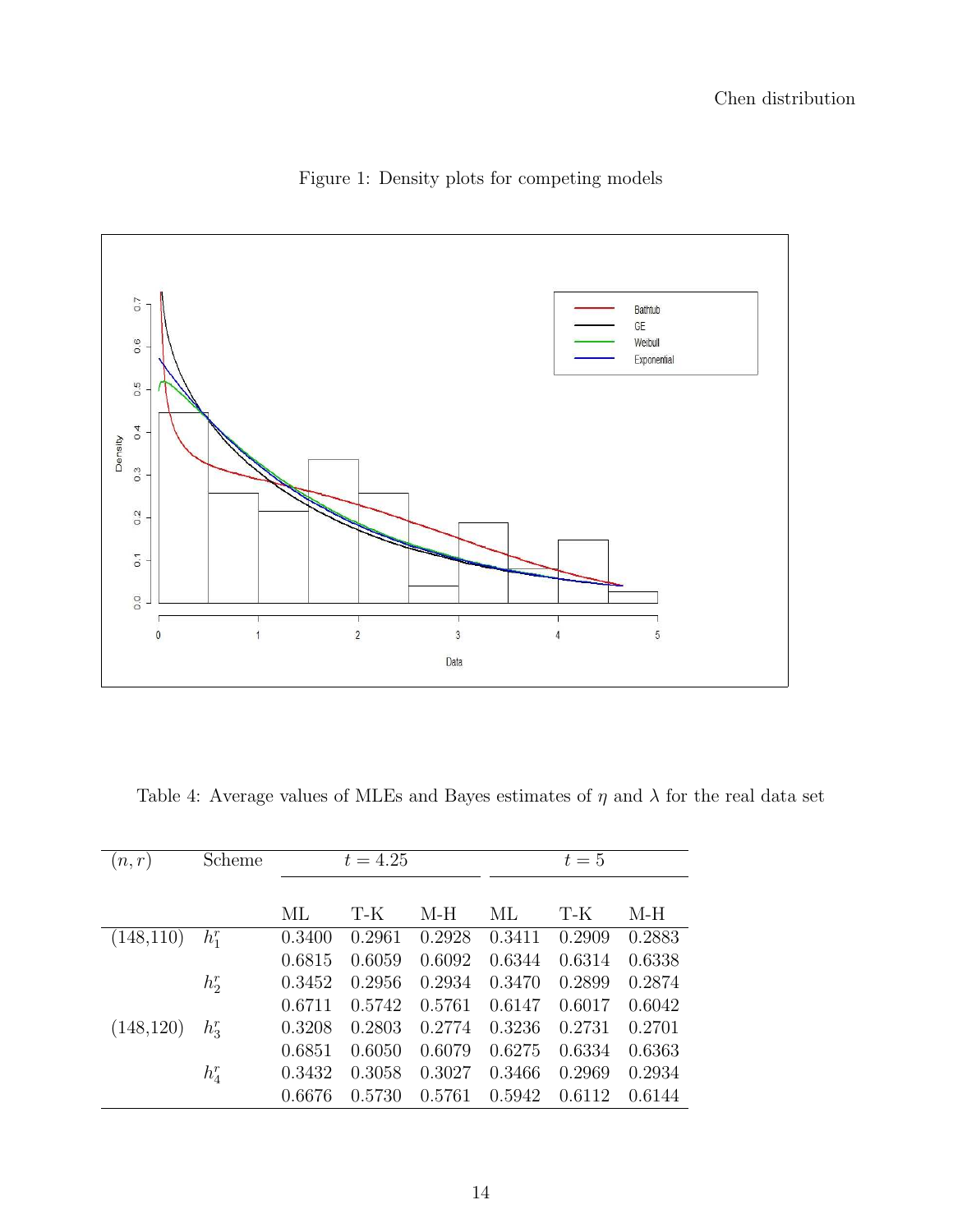<span id="page-14-0"></span>

| (n,r)      | Scheme  | $t = 4.25$       |                  | $t=5$            |                  |  |
|------------|---------|------------------|------------------|------------------|------------------|--|
|            |         |                  |                  |                  |                  |  |
|            |         | ACI              | <b>HPD</b>       | ACI              | <b>HPDI</b>      |  |
| (148, 110) | $h_1^r$ | (0.2619, 0.4181) | (0.2377, 0.3524) | (0.2637, 0.4185) | (0.2297, 0.3491) |  |
|            |         | (0.5901, 0.7729) | (0.5332, 0.6819) | (0.5599, 0.7089) | (0.5560, 0.7121) |  |
|            | $h_2^r$ | (0.2645, 0.4259) | (0.2355, 0.3551) | (0.2677, 0.4262) | (0.2276, 0.3476) |  |
|            |         | (0.5698, 0.7723) | (0.5012, 0.6890) | (0.5389, 0.6905) | (0.5304, 0.6782) |  |
| (148, 120) | $h_3^r$ | (0.2470, 0.3946) | (0.2242, 0.3343) | (0.2508, 0.3963) | (0.2113, 0.3262) |  |
|            |         | (0.5904, 0.7798) | (0.5306, 0.6898) | (0.5545, 0.7005) | (0.5595, 0.7145) |  |
|            | $h_4^r$ | (0.2647, 0.4217) | (0.2435, 0.3647) | (0.2694, 0.4237) | (0.2341, 0.3530) |  |
|            |         | (0.5715, 0.7636) | (0.5234, 0.6727) | (0.5260, 0.6625) | (0.5428, 0.6893) |  |

Table 5: Interval estimates of  $\eta$  and  $\lambda$  for the real data set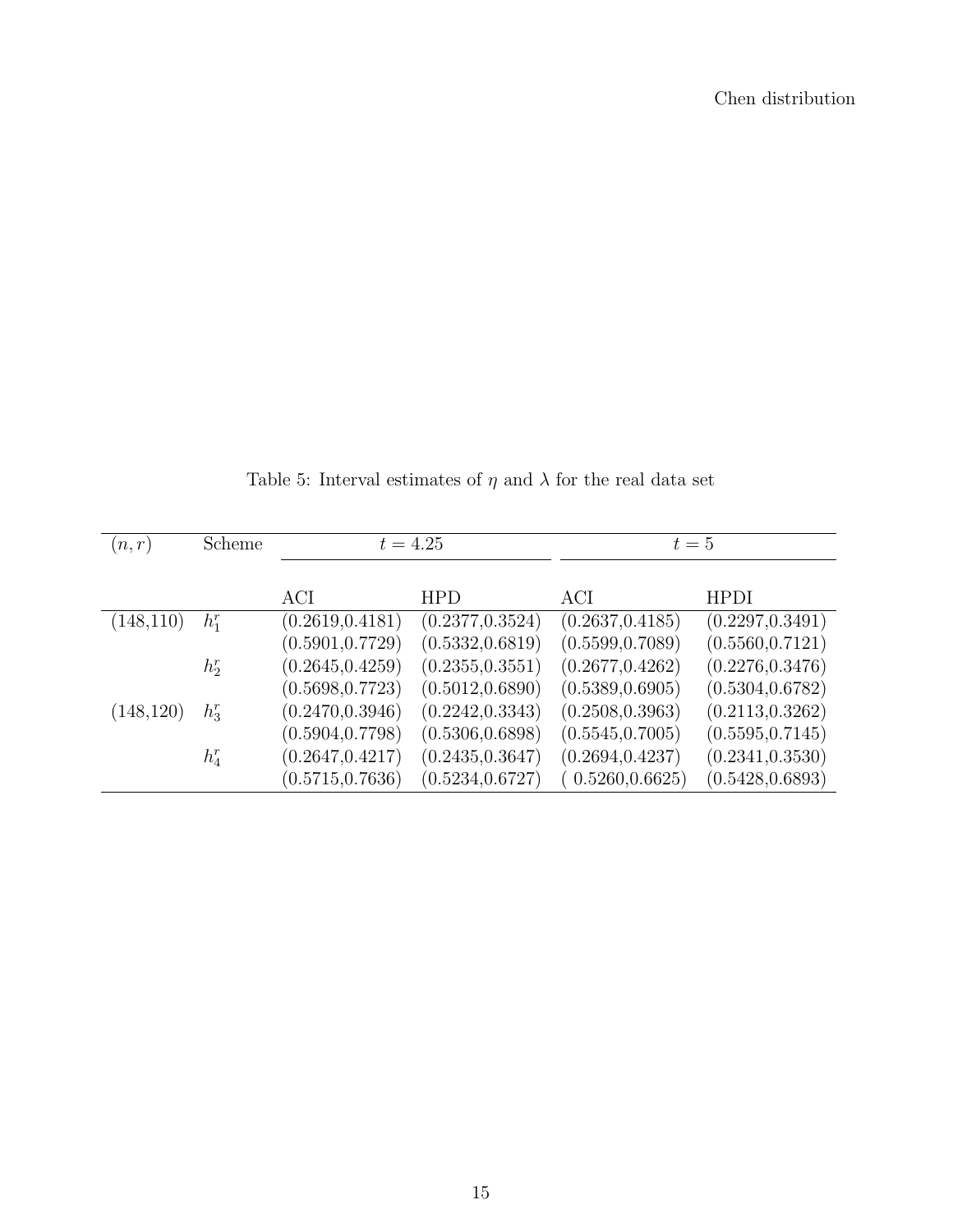### <span id="page-15-0"></span>6 Optimal plans

In previous sections, we obtained different point and interval estimates of unknown parameters of a  $B(\eta, \lambda)$  distribution under the assumption that samples are type I progressive hybrid censored. Furthermore, these estimates are obtained with respect to prescribed censoring schemes. In many situations, life tests are conducted under cost limits as well. Thus selection of optimal censoring schemes from a class of possible schemes satisfying cost constraints becomes a desirable criterion for an experimenter. It is also desirable that selected schemes should provide efficient procedures for unknown quantities of interest. This problem of comparing possible censoring schemes to obtain optimal plans satisfying certain restrictions has received some attentions in literature, e.g. Kundu [\[18\]](#page-19-4) and Lin et al. [\[20\]](#page-19-3). The proposed criterion is based on efficiently inferring the logarithm of the qth  $(0 < q < 1)$  quantile  $\ln t_q = \frac{1}{\lambda}$  $\frac{1}{\lambda} \ln \left[\ln \left\{1 - \frac{1}{\eta}\right\}\right]$  $\frac{1}{\eta} \ln(1-q) \}]$  of a  $B(\eta, \lambda)$  distribution under the given cost limit. To this end, let  $\mathfrak{C}_{\mathfrak{b}}$  denote the total available budget associated with a life testing experiment then the subsequent objective is to establish optimum choice  $(n, r, s, t)$  so that it provides maximum information for the unknown parameters of a  $B(\eta, \lambda)$  distribution. Let  $\mathfrak{C}_i$  denote the inspection cost,  $\mathfrak{C}_s$  denote the salvage cost for a live unit during the inspection and  $\mathfrak{C}_t$  denote the cost per unit time required to run the test. Thus the budget constraint of a life test under the given type I progressive hybrid censoring scheme should satisfy the restriction

<span id="page-15-1"></span>
$$
(\mathfrak{C}_{\mathfrak{i}} - \mathfrak{C}_{\mathfrak{s}})n + \mathfrak{C}_{\mathfrak{s}}E(J) + \mathfrak{C}_{\mathfrak{t}}t \le \mathfrak{C}_{\mathfrak{b}} \tag{6.12}
$$

where  $t > 0$  and  $E(J) \ge 1$ . Note that,  $E(J)$  denotes the expected number of failures during a test before its termination at  $\min\{X_r, t\}$  (see also, Appendix [A3\)](#page-22-1). In sequel, we wish to solve an optimization problem to explore a plan  $(n_b, r_b, \mathcal{S}_b, t_b)$  for which the information measure

$$
\mathcal{V}(\mathcal{S}) = \left[ E_{data} \left( \int_0^1 V_{posterior(\mathcal{S})}(\ln t_q) dq \right) \right]^{-1}
$$

is maximized where  $S = (s_1, s_2, \ldots, s_r)$  and  $V_{posterior(S)}(.)$  denotes the posterior variance. For given  $n, r$  and S we search the optimal solution using the algorithm as discussed by Lin et al. [\[20\]](#page-19-3). For the sake of completeness, we provide required steps below:

- 1. Compute  $\bar{n} = \lfloor \frac{\mathfrak{C}_{\mathfrak{b}} \mathfrak{C}_{\mathfrak{s}}}{\mathfrak{C}_{\mathfrak{c}} \mathfrak{C}_{\mathfrak{s}}}$  $\frac{\sum_{b} - \mathfrak{C}_{s}}{\mathfrak{C}_{i} - \mathfrak{C}_{s}}$  where  $\bar{n}$  denotes the upper bound of n and  $\lfloor \iota \rfloor$  represents the greatest integer less than or equal to  $\iota$ .
- 2. Set  $n \leftarrow 2$
- 3. Compute  $t' = \frac{\mathfrak{C}_{\mathfrak{b}} (\mathfrak{C}_{\mathfrak{i}} \mathfrak{C}_{\mathfrak{s}})n \mathfrak{C}_{\mathfrak{s}}}{\sigma}$  $\frac{-\mathfrak{C}_{\mathfrak{s}}/n-\mathfrak{C}_{\mathfrak{s}}}{\mathfrak{C}_{\mathfrak{t}}}$  and the upper bound of t satisfying the equation [6.12.](#page-15-1)
- 4. Set  $r \leftarrow 1$ .
- 5. We now apply Newton-Raphson method to compute t and then evaluate  $\mathcal{V}(\mathcal{S})$  for all possible choices of S with given n and r using the package partition of R software.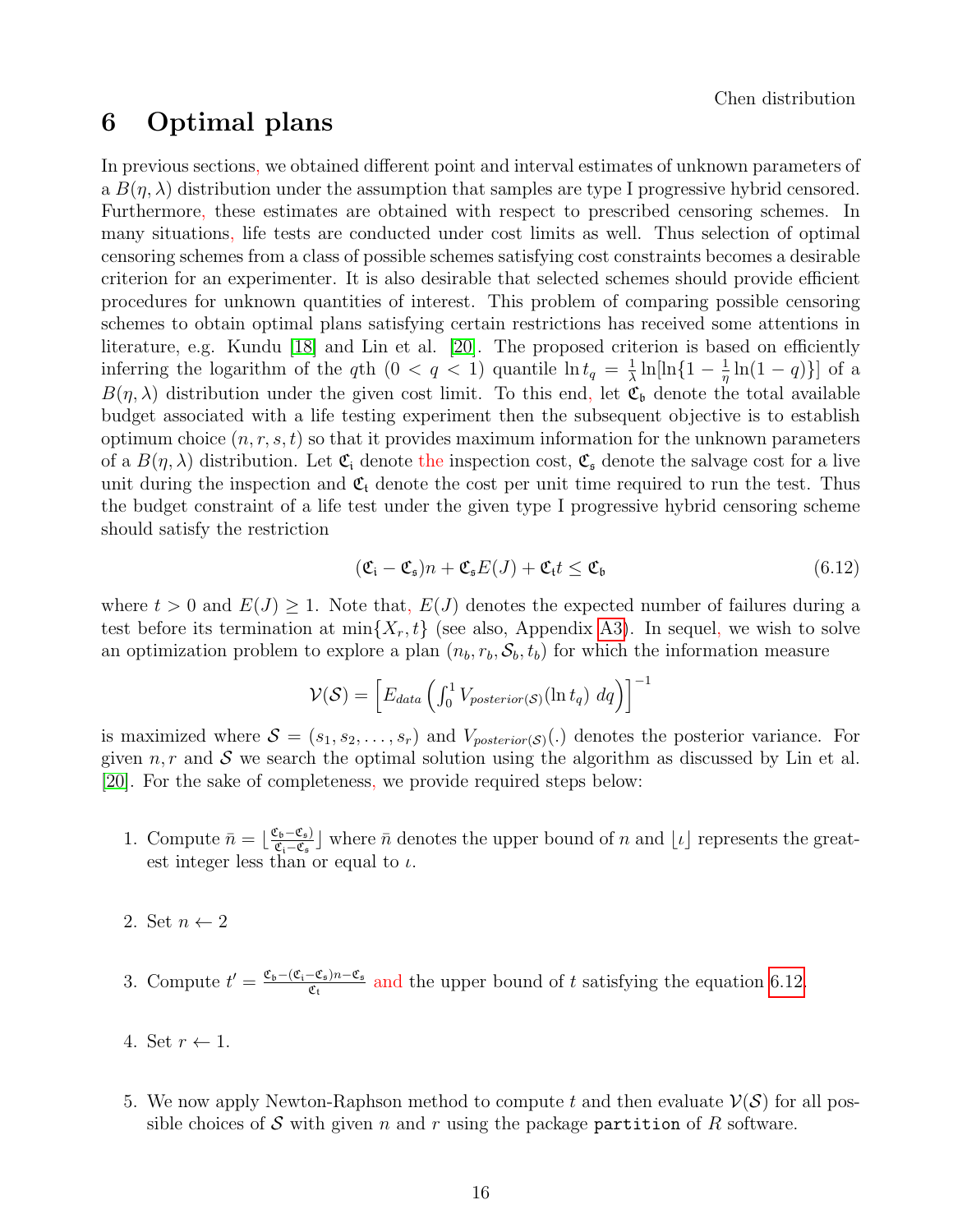- 6. Set  $r \leftarrow r + 1$ . If  $r \leq n 1$  go to step 5, otherwise go to step 7.
- 7. Store all the entries of  $(n, r, \mathcal{S}, t)$  for which  $\mathcal{V}(\mathcal{S})$  has the maximum value among all possible choices of r and  $S$ .
- 8. Set  $n \leftarrow n+1$ , if  $n \leq \bar{n}$  go to step 3, otherwise go to step 9.
- 9. Tabulate  $\{r, t, t', \mathcal{V}(\mathcal{S}), \mathcal{S}\}\$ for all n where  $2 \leq n \leq \bar{n}$ .
- 10. Select  $V(S)$  with the largest value and the corresponding  $\{n_b, r_b, t_b, t'_b, S_b\}.$

We note that the expectation  $E_{data} \left( \int_0^1 V_{posterior(S)}(\ln t_q) dq \right)$  can not be evaluated analytically. We further observe that we have

$$
V_{posterior(S)}(\ln t_q) = E_{posterior(S)}(\ln t_q)^2 - (E_{posterior(S)}(\ln t_q))^2.
$$

In order to compute the quantity  $V_{posterior(S)}(\ln t_q)$ , we use the MH algorithm to estimate values of posterior expectations  $E_{posterior(S)}(\ln t_q)^2$  and  $E_{posterior(S)}(\ln t_q)$ . We repeat the algorithm 1000 times to obtain the desired results.

For numerical illustration, suppose that  $\mathfrak{C}_i = 14.5$ ,  $\mathfrak{C}_s = 5$ ,  $\mathfrak{C}_t = 6$  and  $\mathfrak{C}_b = 150$  when true values of unknown parameters  $\eta$  and  $\lambda$  are 1.5 and 0.5 respectively. In Table [6,](#page-17-0) we have reported the maximum values of the optimal criterion along with the corresponding censoring schemes for different values of n satisfying the budget constraint. It is seen that the scheme  $(13,12,(0^{*11},1),0.08579)$  provides the maximum information for the prescribed parameters. We also verify whether or not proposed optimal plans are robust in nature. For example we have  $V(S) = 0.2026$  for the scheme  $S = (0^{*5}, 1, 0^{*6})$  slightly deviated from the optimal scheme  $(0^{*11}, 1)$ . The corresponding relative efficiency is given by  $\frac{0.2026}{0.2083} = 0.9726$ , which suggests that both the schemes are nearly optimal. From these observations we conclude that efficiency of optimal plans does not change much under slight departure from these plans.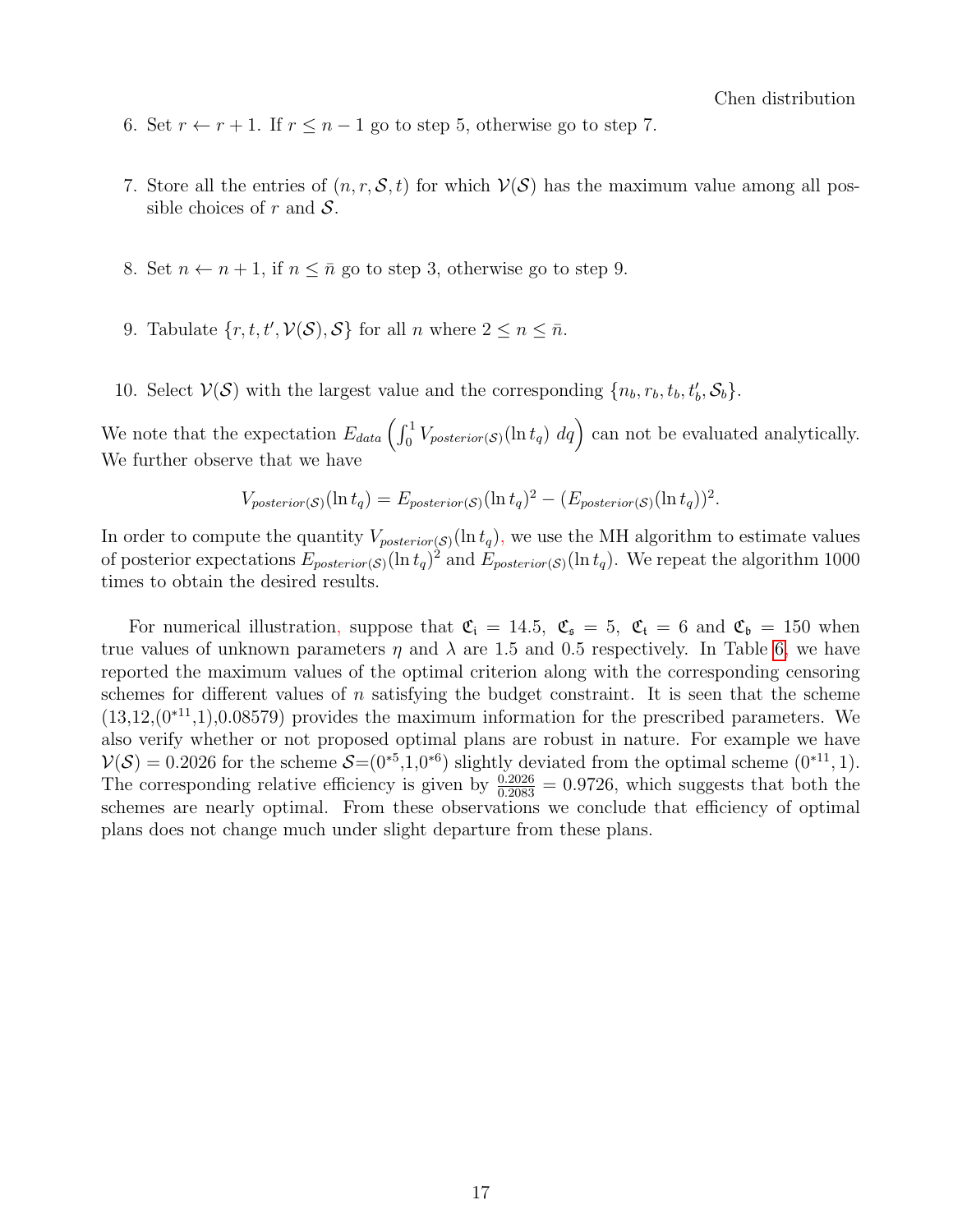<span id="page-17-0"></span>

| $\, n$         | $\boldsymbol{r}$ | ŧ        | Scheme             | t'     | $\mathcal{V}(\mathcal{S})$ |
|----------------|------------------|----------|--------------------|--------|----------------------------|
| $\overline{2}$ | 1                | 21       | (1)                | 21     | 0.1993                     |
| 3              | 2                | 18.58    | (0,1)              | 19.42  | 0.2006                     |
| 4              | 3                | 16.17    | $(1,0^{*2})$       | 17.83  | 0.2049                     |
| 5              | 4                | 13.75    | $(0^{*3},1)$       | 16.25  | 0.2017                     |
| 6              | 5                | 11.33    | $(0^{*4},1)$       | 14.67  | 0.2077                     |
| 7              | 6                | 8.917    | $(0^{*5},1)$       | 13.08  | 0.2016                     |
| 8              | 7                | 6.5      | $(0^{*6},1)$       | 11.5   | 0.2074                     |
| 9              | 8                | 4.083    | $(0^{*7},1)$       | 9.917  | 0.2030                     |
| 10             | 9                | 1.679    | $(0^{*8},1)$       | 8.333  | 0.2023                     |
| 11             | 10               | 0.4871   | $(0^{*9},1)$       | 6.75   | 0.2014                     |
| 12             | 11               | 0.2077   | $(0^{*10}$         | 5.167  | 0.1997                     |
| 13             | 12               | 0.08579  | $(0^{*11},1)$      | 3.583  | 0.2083                     |
| 14             | 13               | 0.02834  | $(0^{*12})$<br>,1) | 2      | 0.2018                     |
| 15             | 14               | 0.004574 | $(0^{*13})$        | 0.4167 | 0.2004                     |

Table 6: Optimal schemes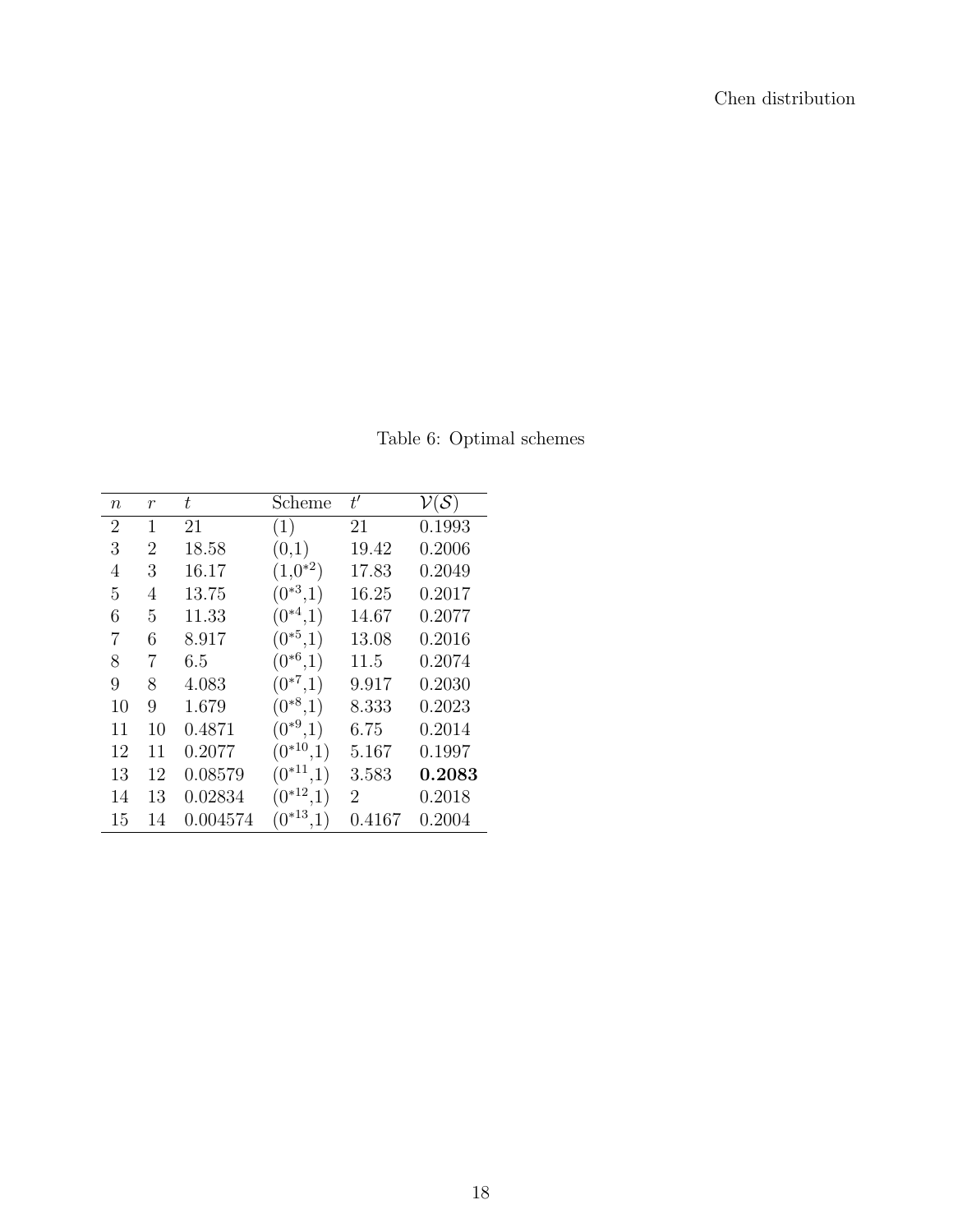# 7 Conclusion

In this paper, we have studied a two-parameter distribution with bathtub shape or increasing hazard rate function under type I progressive hybrid censoring. We computed different estimates for its unknown parameters using maximum likelihood and Bayesian approaches. The asymptotic confidence intervals are constructed from observed Fisher information matrix obtained using an EM algorithm. The Bayes estimates of unknown parameters are developed using TK and MH algorithm with respect to gamma prior distributions. We have also considered highest posterior density intervals based on MH procedure. Simulation results indicated that Bayes estimates perform quite good compared to the corresponding MLEs. In particular, MH method work really good in such situations. However, computational complexity of TK method is quite less compared to the MH procedure. We further observed that TK estimates compete good with MH estimates. We also observed that better estimates are obtained with an increase in duration of the experimentation. Coverage probabilities of both asymptotic and HPD intervals are found to be quite satisfactory with asymptotic intervals being more wider than corresponding HPD intervals. We also analyzed a real data set to illustrate different findings. Finally, we established optimal plans under cost constraints based on a Bayesian criterion. Through a numerical illustration, we found that proposed plans are quite robust in nature in the sense that relative efficiency does not change much with marginal deviations from optimal solutions.

Acknowledgement: The authors are thankful to the reviewers for providing useful suggestions to improve our manuscript. They also thank the Editor and an Associate Editor for encouraging comments.

# <span id="page-18-5"></span>References

- [1] E. A. Ahmed,Bayesian estimation based on progressive type II censoring from twoparameter bathtub-shaped lifetime model: an Markov chain Monte Carlo approach, J. Appl. Stat., vol. 41, 752-768, 2014.
- <span id="page-18-1"></span>[2] N. Balakrishnan and R. Aggarwala,Progressive Censoring: Theory, Methods, and Applications, Boston: Birkhäuser, 2000.
- <span id="page-18-0"></span>[3] N. Balakrishnan,Progressive censoring methodology: an appraisal, Test, vol. 16, 211-259, 2007.
- <span id="page-18-6"></span>[4] M.H. Chen, Q. M. Shao, Monte Carlo estimation of Bayesian credible and HPD intervals, J. Comput. Graph. Statist., vol. 8, 69-92, 1999.
- <span id="page-18-3"></span>[5] M. Bebbington, C.D. Lai, R. Zitikis, Useful periods for lifetime distributions with bathtub shaped hazard rate functions, IEEE Trans. Reliab., vol. 55(2), 245-251, 2006.
- <span id="page-18-4"></span>[6] M. Bebbington, C.D. Lai, R. Zitikis,Modeling human mortality using mixtures of bathtub shaped failure distributions, J. Theor. Biol., vol. 245, pp. 528-538, 2007.
- <span id="page-18-2"></span>[7] H. W. Block and T. H. Savits,Burn-in, Statist. Sci., vol. 12, pp. 1-19, 1997.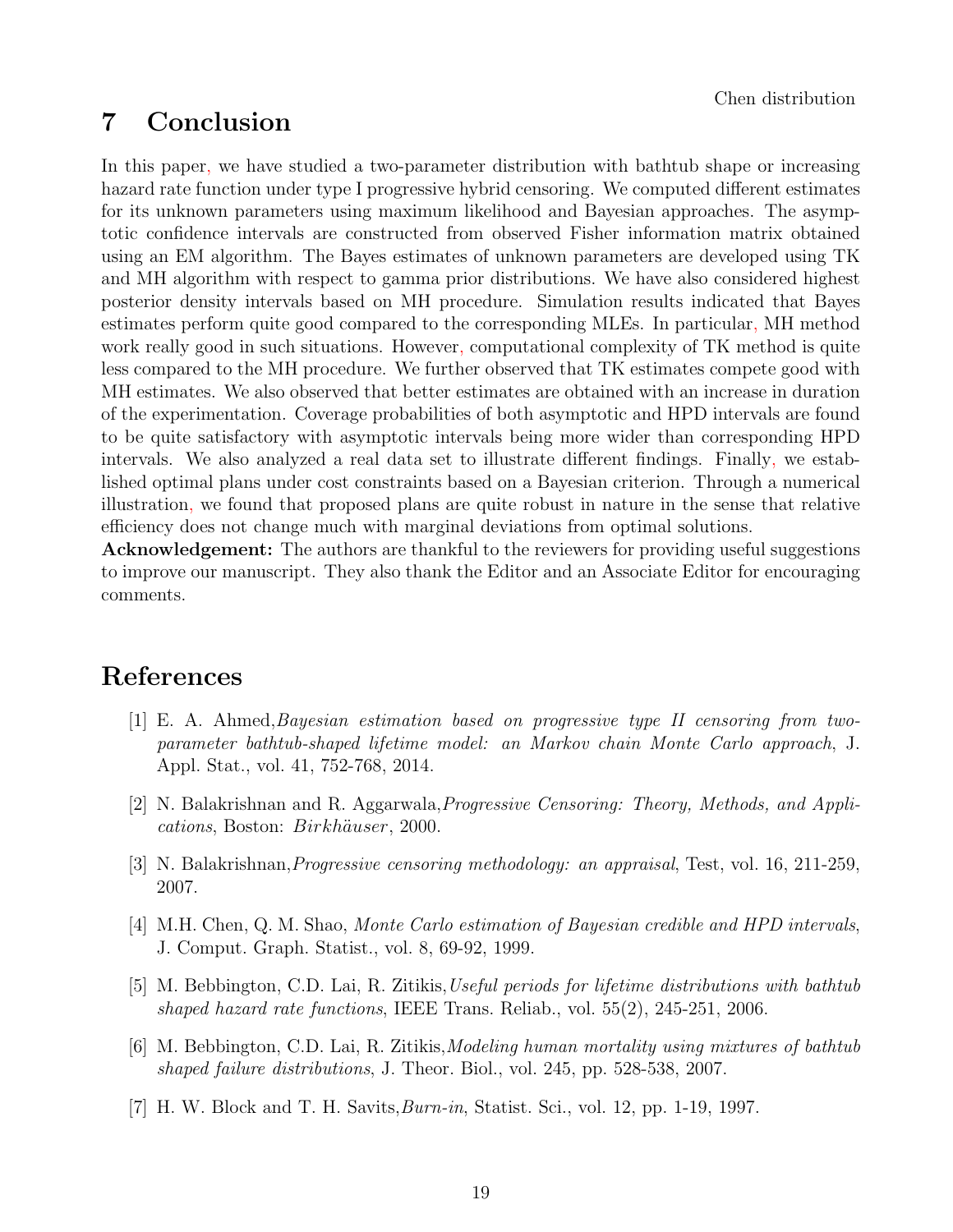- <span id="page-19-7"></span>[8] Z. Chen,A new two parameter lifetime distribution with bathtub shaped or increasing failure rate function, Statist. Probab. Lett., vol. 49, pp. 155-161, 2000.
- <span id="page-19-5"></span>[9] D. J. Davis,An analysis of some failure data. J. Amer. Statist. Assoc., vol. 47, pp. 113- 150, 1952.
- <span id="page-19-9"></span>[10] A. P. Dempster, N. M. Laird and D. B. Rubin,Maximum likelihood from incomplete data via the EM algorithm J. Roy. Statist. Soc. Ser. B, vol. 39, pp. 1-38, 1977.
- <span id="page-19-0"></span>[11] B. Epstein,Truncated life tests in the exponential case, Ann. Math. Stat., vol. 25, pp. 555-564, 1954.
- <span id="page-19-14"></span>[12] D. J. Hand, F. Daly, A. D. Lunn, K. J. McConway and E. Ostrowski,A Handbook of Small Data Sets, London: Chapman & Hall, 255, 1994.
- <span id="page-19-13"></span>[13] W. K. Hastings,Monte Carlo Sampling Methods Using Markov Chains and Their Applications, Biometrika, vol. 57, pp. 97-109, 1970.
- <span id="page-19-6"></span>[14] U. Hjorth,A reliability distribution with increasing, decreasing, constant and bathtubshaped failure rates, Technometrics, vol. 22, pp. 99-107, 1980.
- <span id="page-19-1"></span>[15] T. Kayal, Y. M. Tripathi, M. K. Rastogi and A. Asgharzadeh,Inference for Burr XII distribution under type I progressive hybrid censoring, Commun. Stat. Simul. Comput., vol. 46(9), pp. 7447-7465, 2017.
- <span id="page-19-8"></span>[16] T. Kayal, Y. M. Tripathi, D. P. Singh and M. K. Rastogi,Estimation and prediction for Chen distribution with bathtub shape under progressive censoring, J. Statist. Comput. Simul., vol. 87(2), pp. 348-366, 2017.
- <span id="page-19-2"></span>[17] D. Kundu and A. Joarder,Analysis of Type-II progressively hybrid censored data, Comput. Stat. Data Anal., vol. 50, pp. 2509-2528, 2006.
- <span id="page-19-4"></span>[18] D. Kundu,Bayesian inference and life testing plan for the Weibull distribution in presence of progressive censoring, Technometrics, vol. 50, pp. 144-154, 2008.
- <span id="page-19-12"></span>[19] D. Kundu and B. Pradhan,Bayesian inference and life testing plans for generalized exponential distribution, Sci. China Ser. A: Mathematics, vol. 52, pp. 1373-1388, 2009.
- <span id="page-19-3"></span>[20] C. T. Lin, C. C. Chou and Y. L. Huang,Inference for the Weibull distribution with progressive hybrid censoring, Comput. Stat. Data Anal., vol. 56, pp. 451-467, 2012.
- <span id="page-19-11"></span> $[21]$  T. A. Louis, Finding the observed matrix using the EM algorithm, J. Roy. Statist. Soc. Ser. B, vol. 44, pp. 226-233, 1982.
- [22] N. Metropolis, A. W. Rosenbluth, M. N. Rosenbluth, A. H. Teller and E. Teller,Equations of state calculations by fast computing machines, J. Chem. Phy., vol. 21, pp. 1087-1092, 1953.
- <span id="page-19-10"></span>[23] H. K. T. Ng, P. S. Chan and N. Balakrishnan, *Estimation of parameters from progressively* censored data using EM algorithm, Comput. Stat. Data Anal., vol. 39, pp. 371-386, 2002.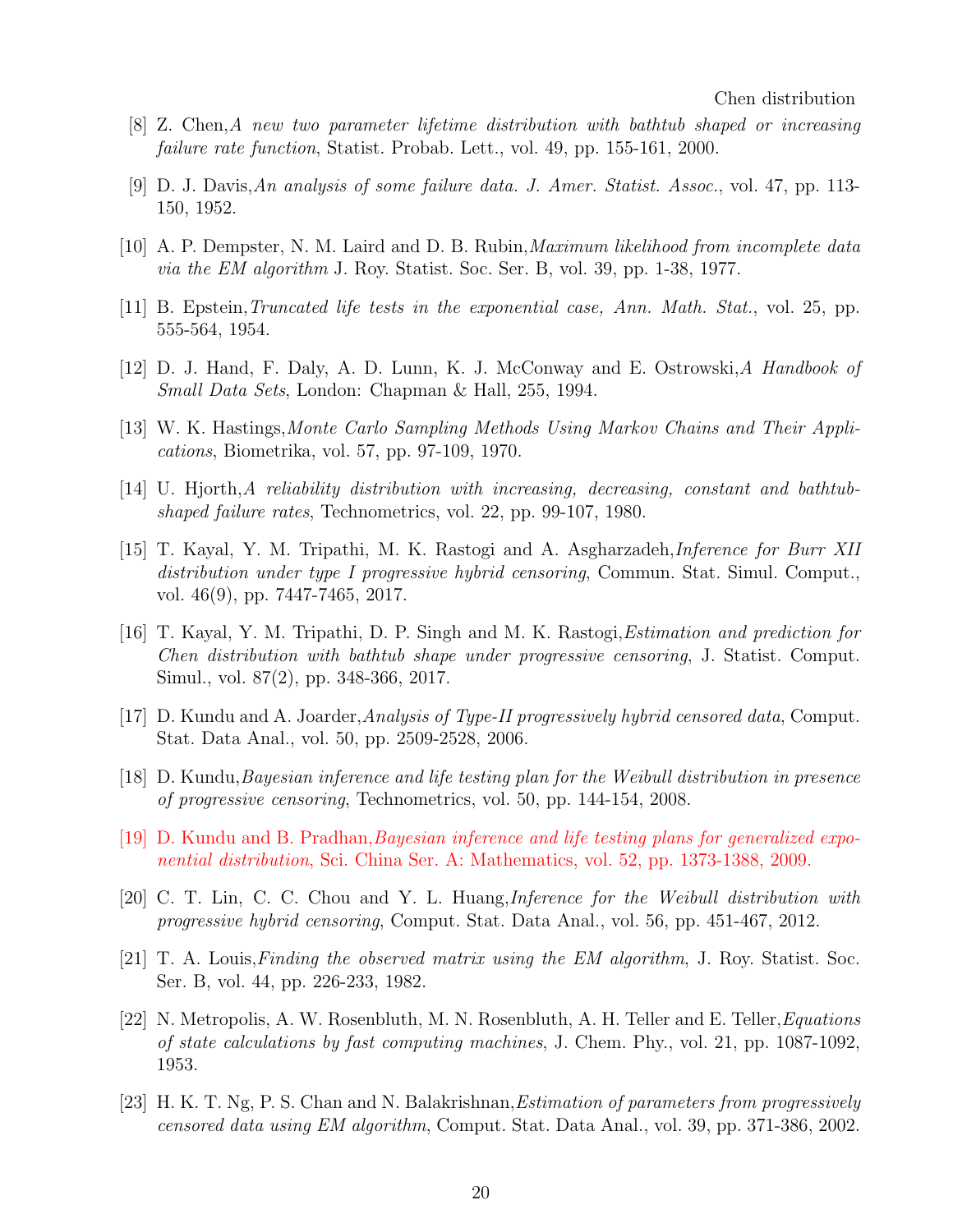- <span id="page-20-1"></span>[24] B. Pradhan and D. Kundu,On progressively censored generalized exponential distribution, Test, vol. 18, pp. 497-515, 2009.
- <span id="page-20-4"></span>[25] S. Rajarshi and M. B. Rajarshi,Bathtub distributions: a review, Commun. Statist. Theory Methods, vol. 17, pp. 2597-2621, 1988.
- <span id="page-20-6"></span>[26] M. K. Rastogi, Y. M. Tripathi and S. J. Wu,Estimating the parameters of a bathtub-shaped distribution under progressive type-II censoring, J. Appl. Stat. vol. 39, pp. 2389-2411, 2012.
- <span id="page-20-3"></span>[27] R. M. Smith, and L. J. Bain,An exponential power life testing distribution, Commun. Statist. Theory Methods, vol. 4, pp. 469-481, 1975.
- <span id="page-20-2"></span>[28] S. Singh, Y. M. Tripathi and S. J. Wu,On estimating parameters of a progressively censored lognormal distribution, J. Statist. Comput. Simul., vol. 85, pp. 1071-1089, 2015.
- <span id="page-20-7"></span>[29] L. Tierney and J. Kadane,Accurate approximations for posterior moments and marginals, J. Amer. Statist. Assoc. vol. 81, pp. 82-86, 1986.
- <span id="page-20-0"></span>[30] S. K. Tomer and M. S.Panwar,Estimation procedures for Maxwell distribution under type-I progressive hybrid censoring scheme, J. Statist. Comput. Simul., vol. 85(2), pp. 339-356, 2015.
- <span id="page-20-5"></span>[31] S. J. Wu,Estimation of the two parameter bathtub-shaped lifetime distribution with progressive censoring, J. Appl. Stat., vol. 35, pp. 1139-1150, 2008.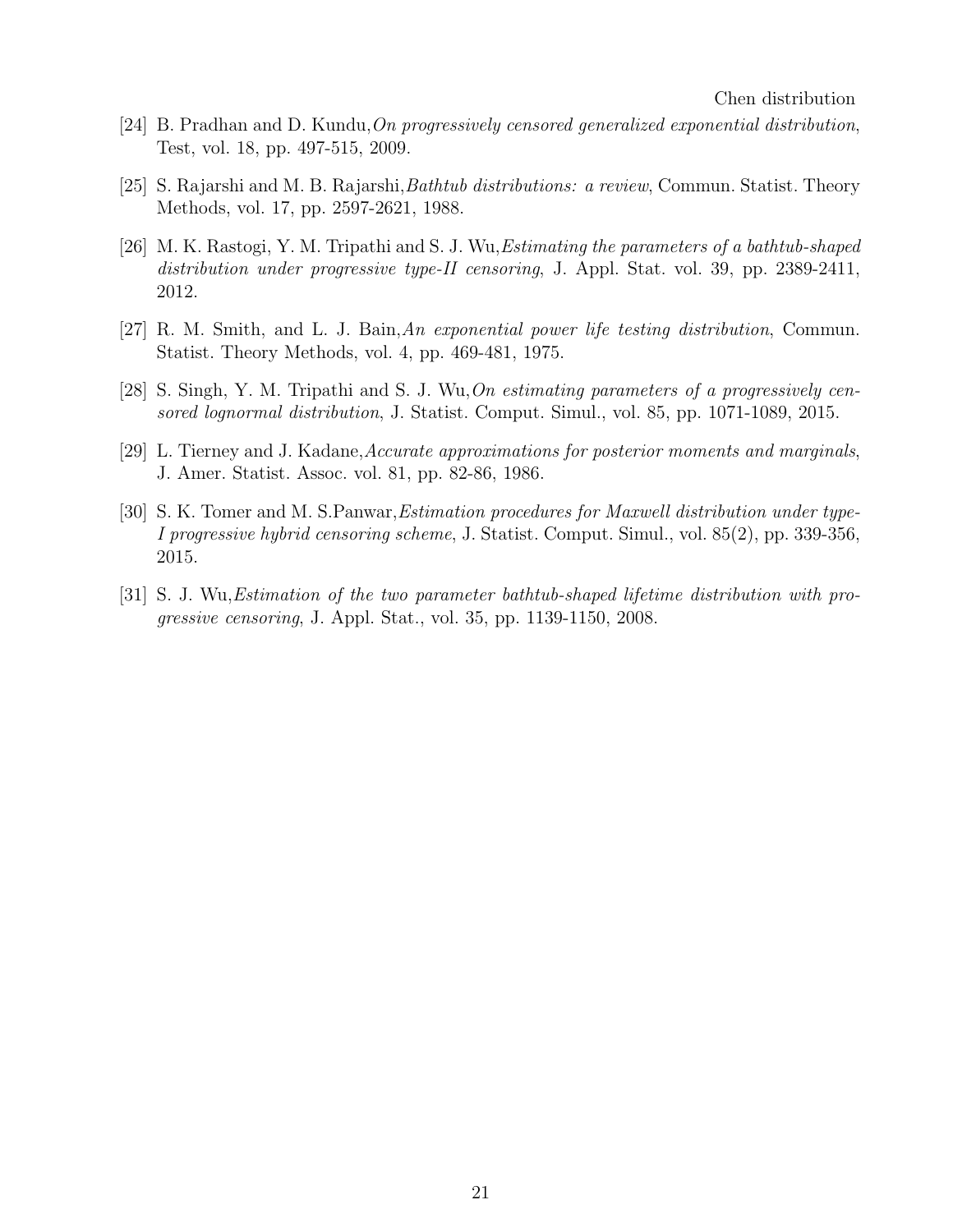# Appendices

#### <span id="page-21-0"></span>A1.

Let

$$
I_W(\theta) = \begin{bmatrix} p_{11} & p_{12} \\ p_{21} & p_{22} \end{bmatrix},
$$

where  $p_{11} = \frac{n' + s_k^*}{\eta^2}$ ,  $p_{12} = p_{21} = \frac{(n' + s_k^*)\eta}{\lambda}$  $\frac{(s^*_{k})\eta}{\lambda}$ ς,  $p_{22} = \frac{n'+s^*_{k}}{\lambda^2} + \frac{(n'+s^*_{k})\eta^2}{\lambda^2}\vartheta - \frac{(n'+s^*_{k})\eta}{\lambda^2}\kappa$ 

and now let  $I_W^{(i)}$  $W|X(\theta)$  denotes the information matrix of a single observation for the considered model truncated at  $x_i$ . Then it is observed that

$$
I_{W|X}^{(i)}(\theta) = \begin{bmatrix} q_{11}(x_{(i)}; \eta, \lambda) & q_{12}(x_{(i)}; \eta, \lambda) \\ q_{21}(x_{(i)}; \eta, \lambda) & q_{22}(x_{(i)}; \eta, \lambda) \end{bmatrix}
$$

and

$$
I_{W|t}(\theta) = \begin{bmatrix} q_{11}(t; \eta, \lambda) & q_{12}(t; \eta, \lambda) \\ q_{21}(t; \eta, \lambda) & q_{22}(t; \eta, \lambda) \end{bmatrix}
$$

where  $q_{11}(c; \eta, \lambda) = \frac{1}{\eta^2}$ ,  $q_{12}(c; \eta, \lambda) = q_{21}(c; \eta, \lambda) = \frac{\eta}{\lambda(1 - F(c; \eta, \lambda))} \xi(c; \eta, \lambda) - \varphi(c; \eta, \lambda)$  and  $q_{22}(c; \eta, \lambda) = \frac{1}{\lambda^2} + \frac{\eta}{\lambda^2(1 - F(c; \eta, \lambda))} [\eta \varpi(c; \eta, \lambda) - \delta(c; \eta, \lambda)] - \zeta(c; \eta, \lambda).$  Furthermore,

$$
\zeta = \int_0^\infty \omega_1(\rho) d\rho,
$$
  
\n
$$
\vartheta = \int_0^\infty \omega_2(\rho) d\rho,
$$
  
\n
$$
\kappa = \int_0^\infty \omega_3(\rho) d\rho,
$$
  
\n
$$
\xi(c; \eta, \lambda) = \int_{e^{c\lambda} - 1}^\infty \omega_1(\rho) d\rho,
$$
  
\n
$$
\varphi(c; \eta, \lambda) = e^{c\lambda} c^{\lambda} \ln c,
$$
  
\n
$$
\varpi(c; \eta, \lambda) = \int_{e^{c\lambda} - 1}^\infty \omega_2(\rho) d\rho,
$$
  
\n
$$
\delta(c; \eta, \lambda) = \int_{e^{c\lambda} - 1}^\infty \omega_3(\rho) d\rho,
$$
  
\n
$$
\zeta(c; \eta, \lambda) = \eta(\ln c)^2 e^{c\lambda} c^{\lambda} (1 + c)
$$

and  $\omega_1(\rho) = (\rho + 1)\ln(\rho + 1)\ln(1 + \rho)e^{-\eta\rho}$ ,  $\omega_2(\rho) = (\rho + 1)\ln(\rho + 1)\ln(\ln(\rho + 1))$ <sup>2</sup> $(1 +$  $\ln(\rho+1))e^{-\eta\rho}$  and  $\omega_3(\rho) = \ln(\rho+1)\{\ln(\ln(\rho+1))\}^2 e^{-\eta\rho}$ .

 $\lambda)$